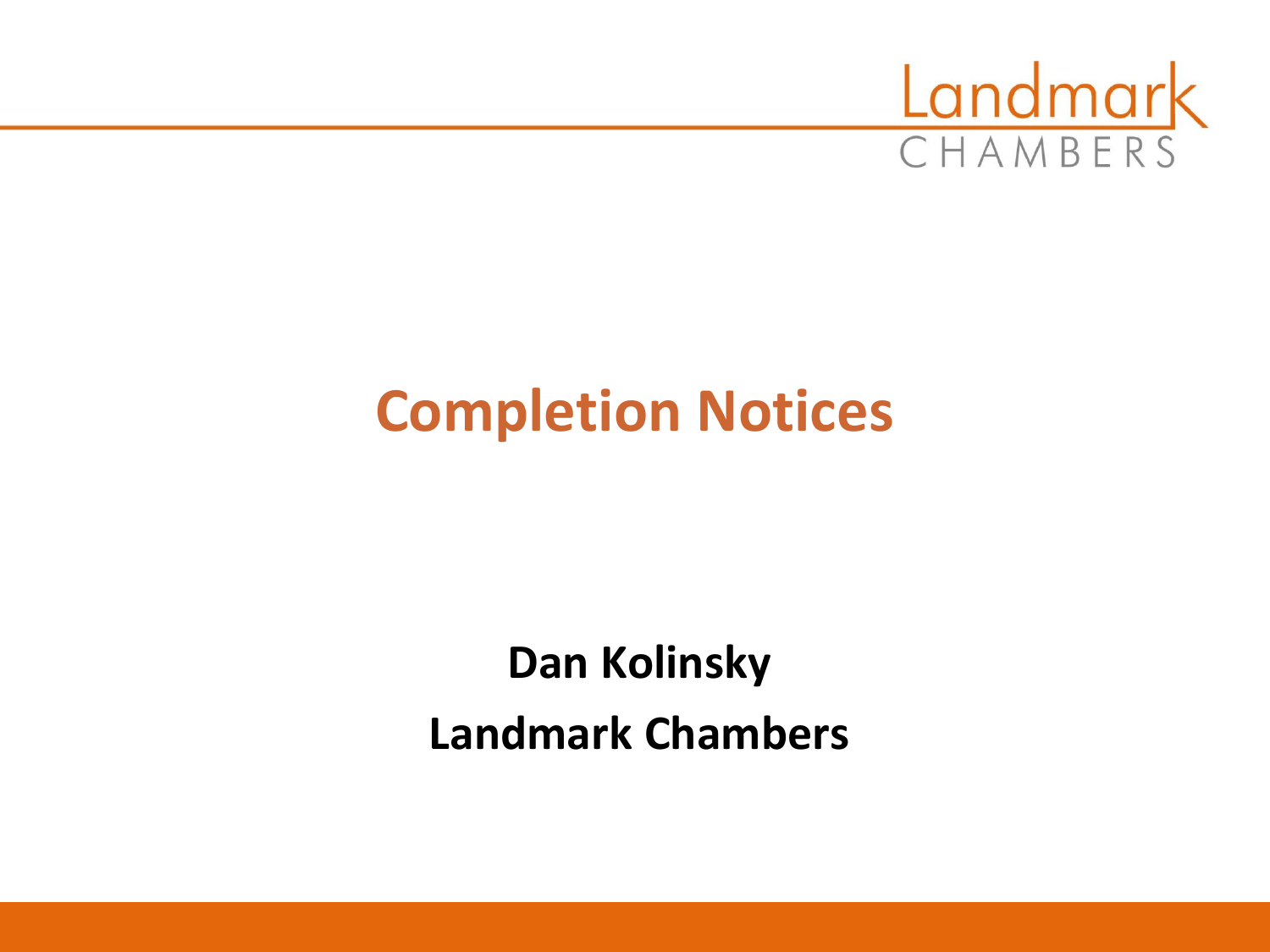## **The Statutory Framework**

- Rating liability governed by the Local Government Finance Act 1988
- Two types of liability for NDR:
	- a. s. 43 LGFA liability for occupied hereditaments
	- b. s. 45 LGFA liability of unoccupied hereditaments
- Entry in rating list is pre-condition of each
- S. 46A LGFA governs entry of new buildings into the rating list prior to occupation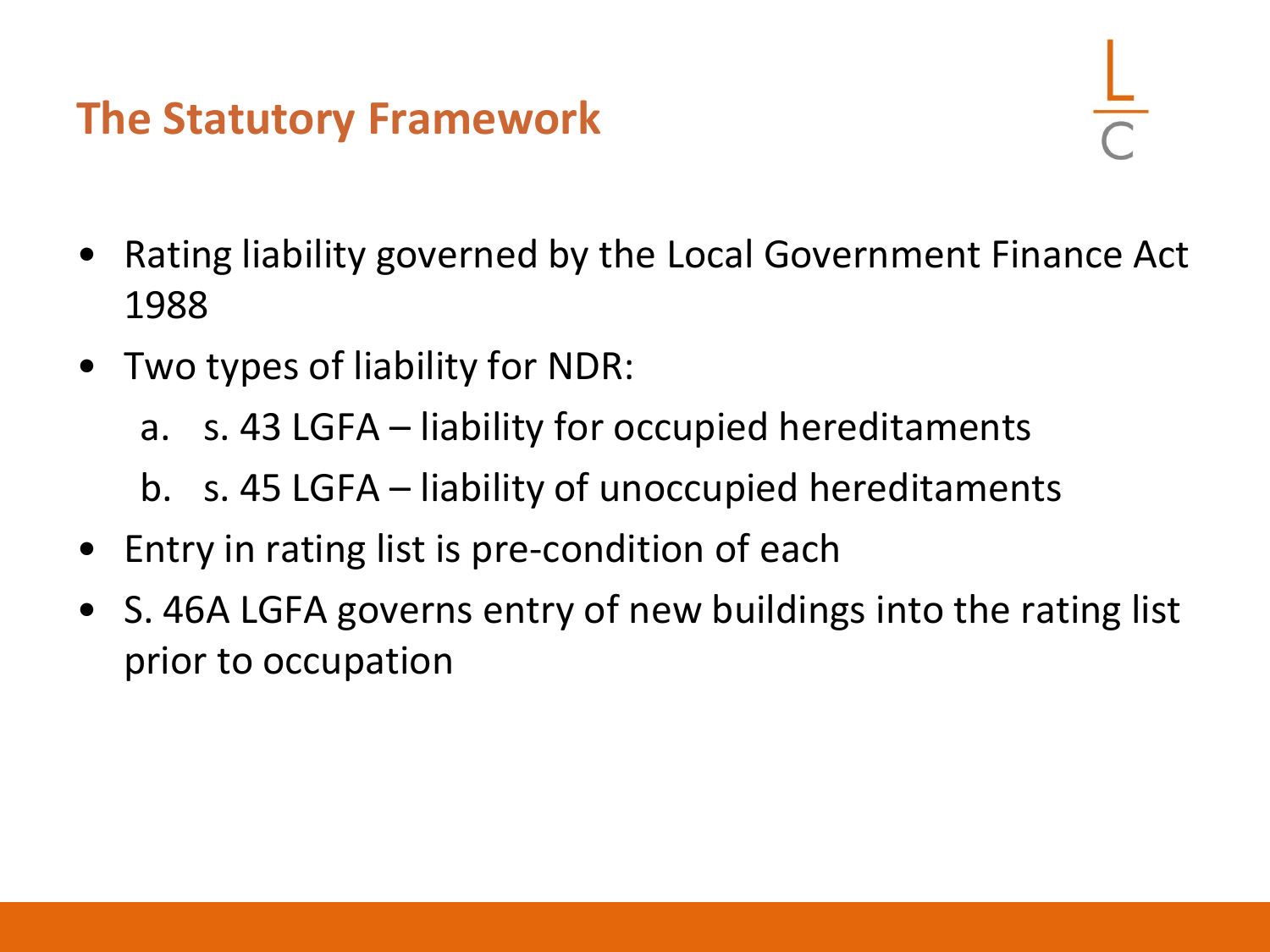#### **s. 46A LGFA 1988**

- Gives effect to Schedule 4A
- Statutory mechanism for deeming completion for entry in list and valuation (see s.46A(2))
- **Purpose** 
	- certainty as to when completion occurs or
	- deems property to be complete when it is not in fact but could reasonably be completed within specified time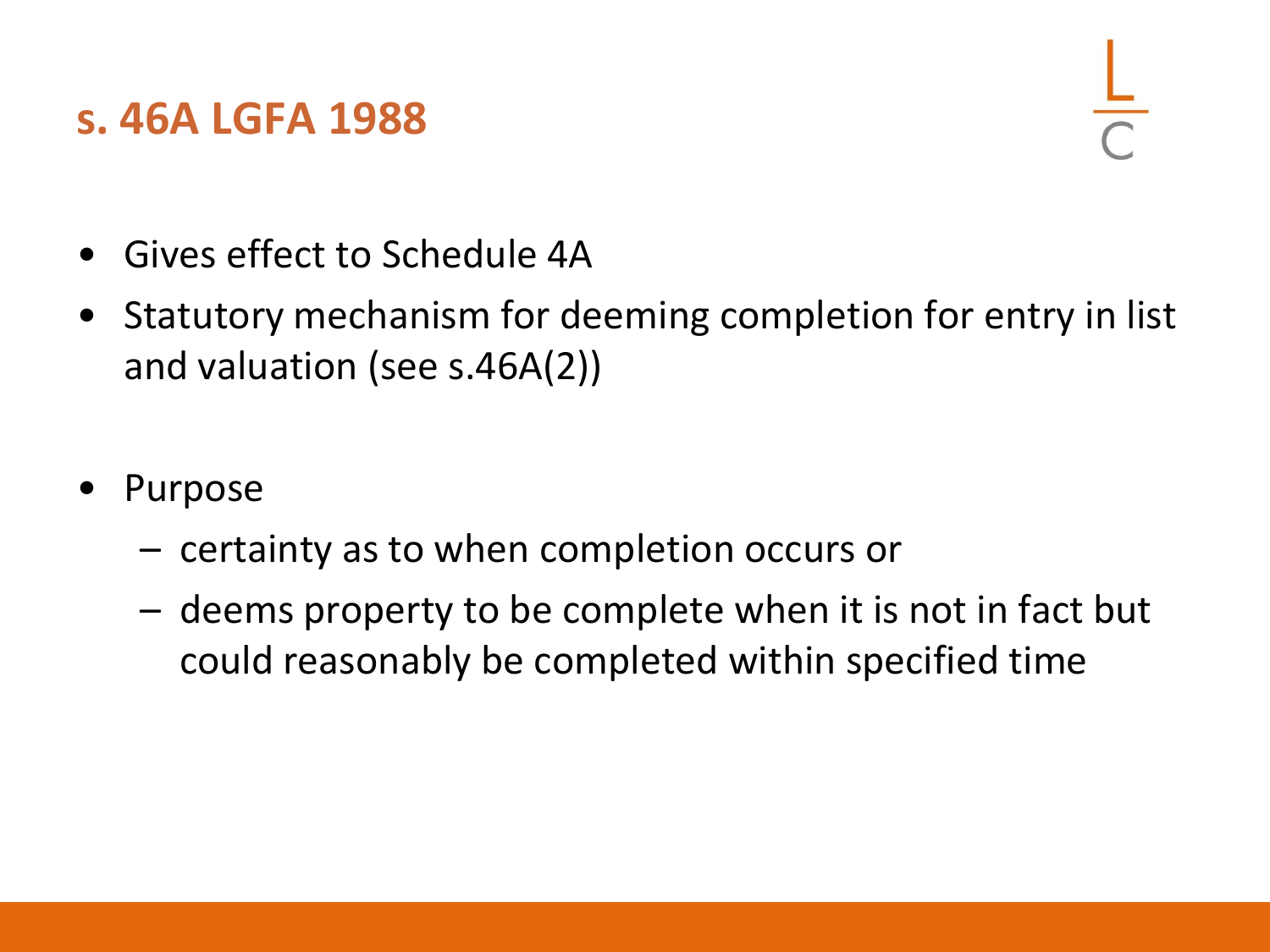## **Types of Completion Notice**

- Two types of completion notice exist:
	- a. Sch 4A para 1(1): building reasonably expected to be completed within three months. BA must serve the notice as soon as reasonably practicable
	- b. Sch 4A para 1(2): building has in fact been completed.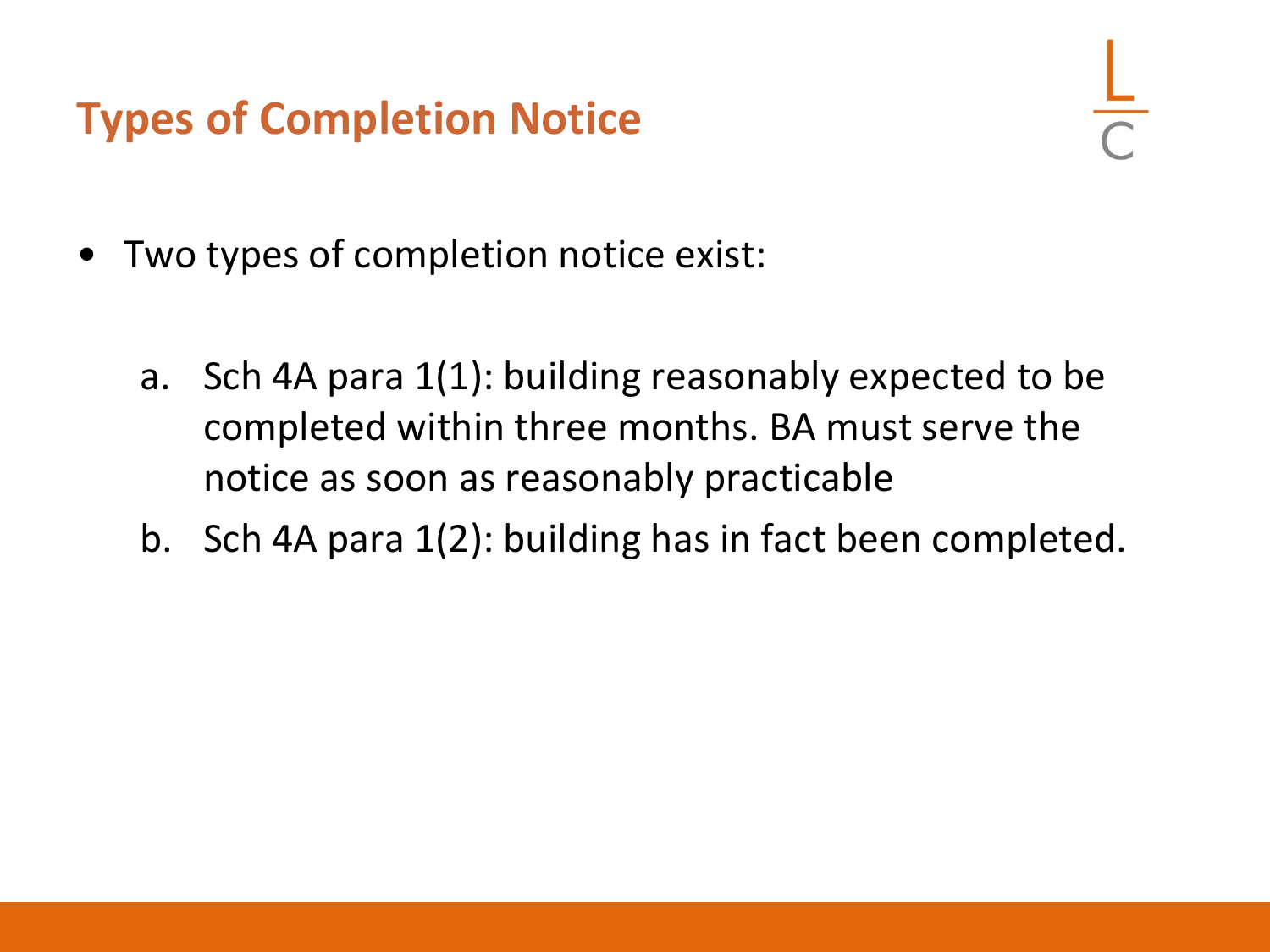## **The Completion Day**

- For Sch 4A para 1(1) notices, completion day is the day specified in the notice as the day on which the BA reasonably believes the building will be completed. Must be no more than three months from the day the notice is served.
- For Sch 4A para 1(2) notice, completion day is the day the notice is served
- Completion must be assessed by reference to the purpose for which the building is designed to be occupied: Porter (VO) v Trustees of Gladman Sipps [2011] RA 337 at paragraphs 65 and 66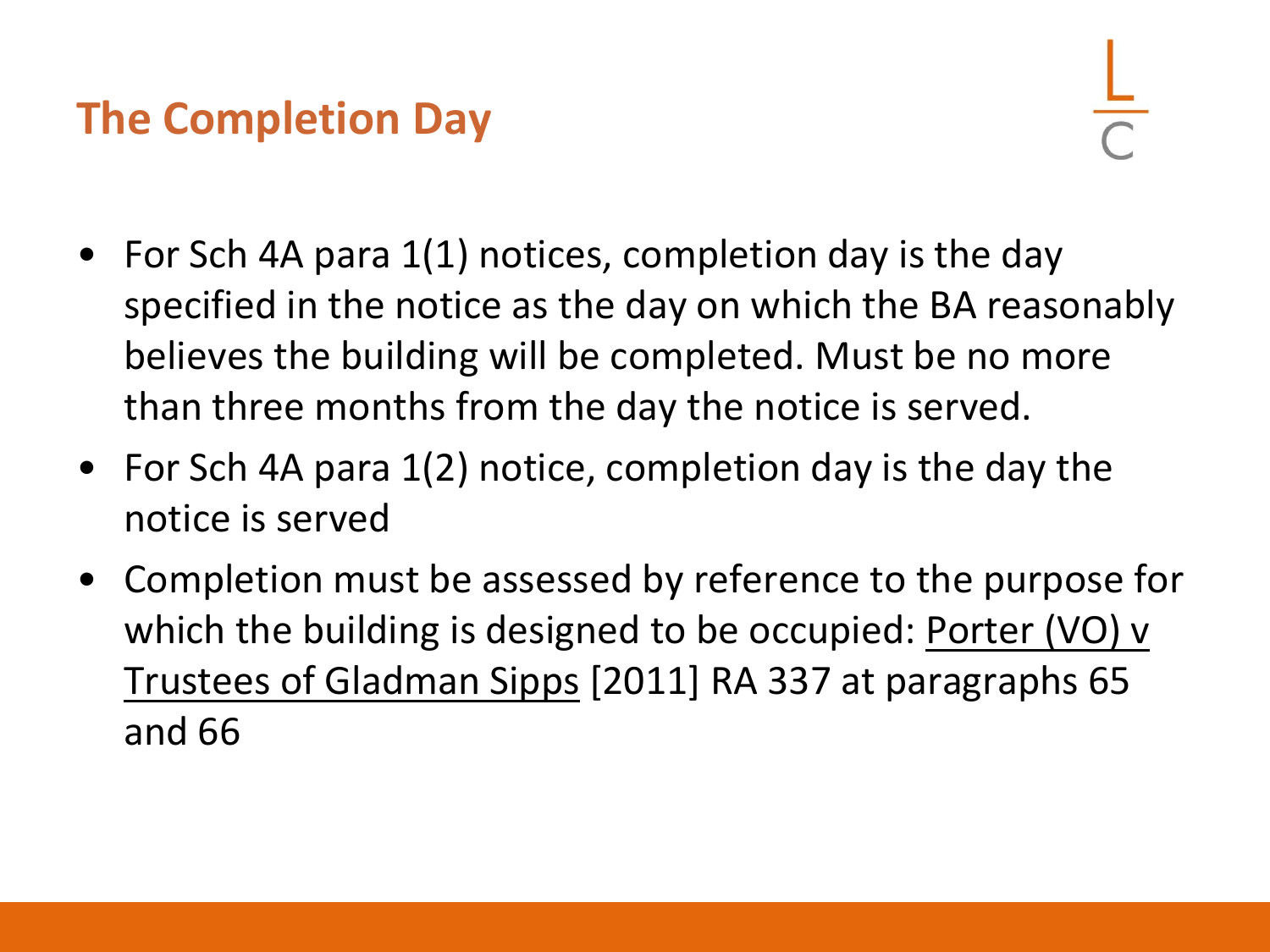## **What is a "new building"?**

- See s. 46A(6)LGFA
- "Building" includes part of a building
- An existing building can be a "new building" for these purposes where:
	- a. There are structural alterations to the existing building; and
	- b. Those alterations alter the hereditaments within the existing building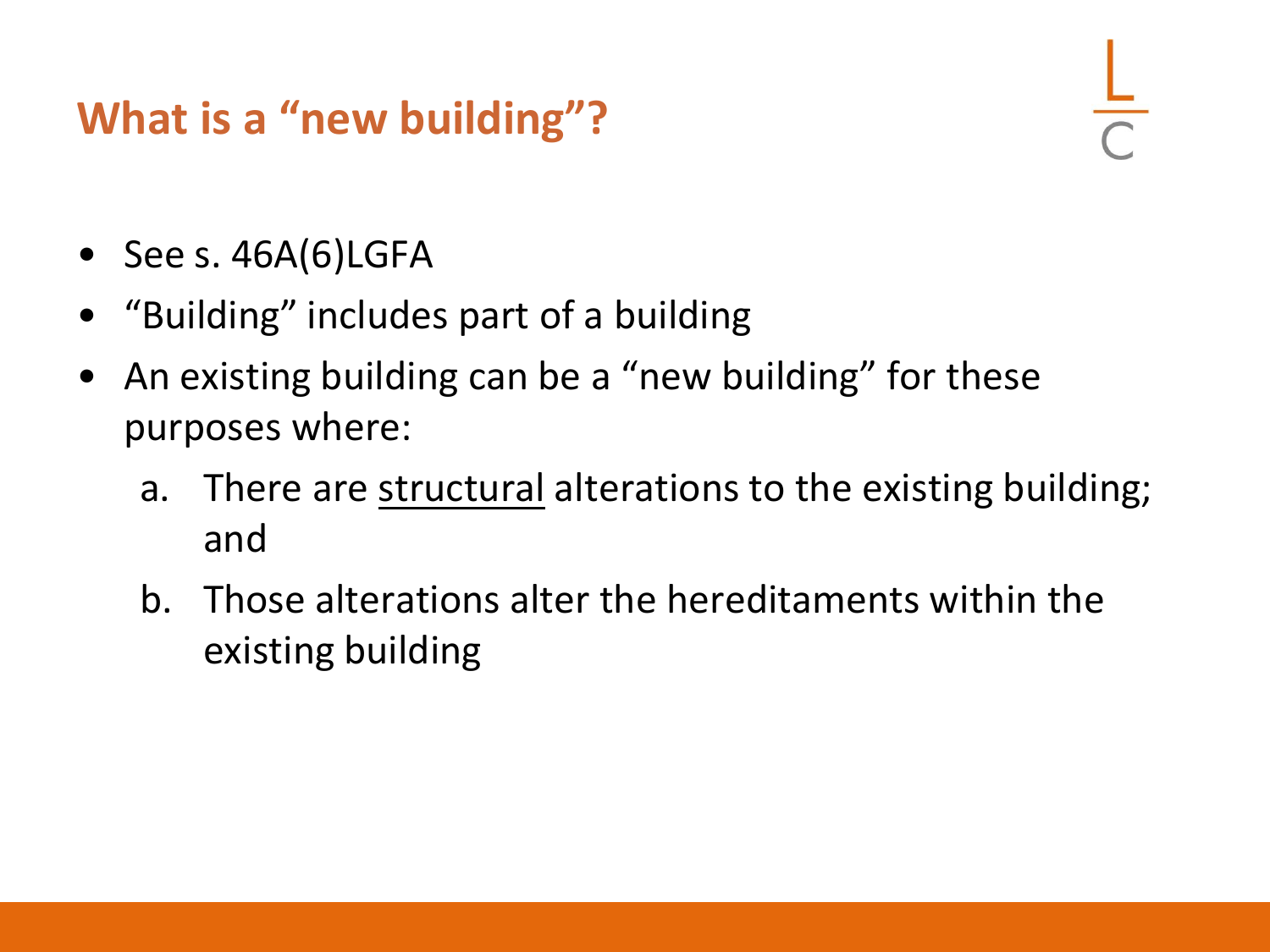"I am sure that there can be buildings so transformed by alterations that it is apt to describe them as new buildings, but it takes more than a new floor, a lift, some windows, additional lavatories and a reception desk."

"The alterations did not divide the building in two so that it could no longer operate as a single building … the Respondent must show not only that the building acquired the capacity to be split but also that it lost its quality as a single hereditament."

Tull Properties Ltd v South Gloucestershire Council (VTE, October 2013), per the President of the VTE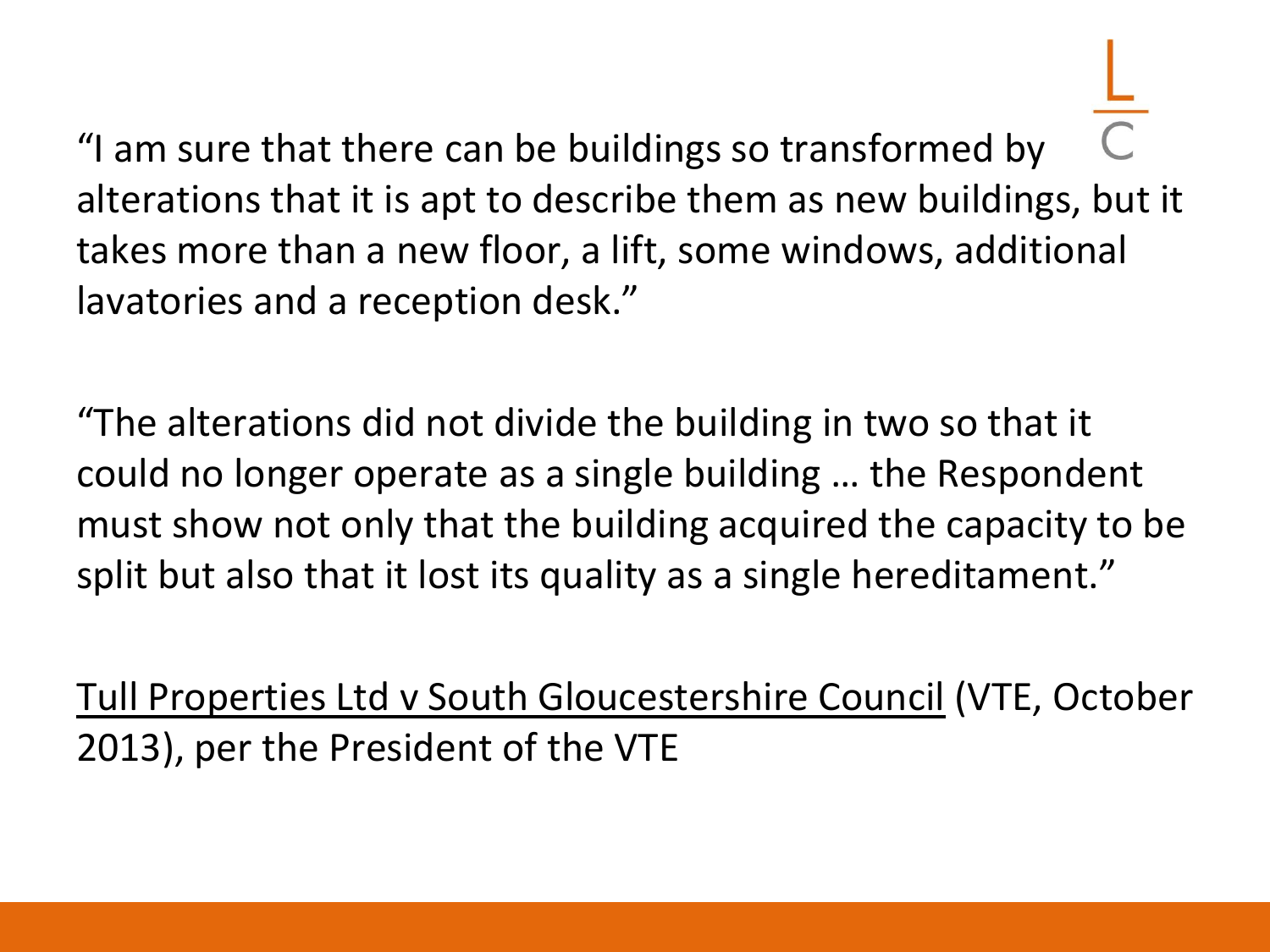## **Who is the owner?**

- Service on owner
- The owner of a hereditament or land is the person entitled to possession of it: see paragraph 10(2) of schedule 4A
- The entitlement must be to immediate possession; a reversionary interest does not give rise to "ownership" for rating purposes (Sobam BV v City of London Corporation [1996] 1 WLR 1070 )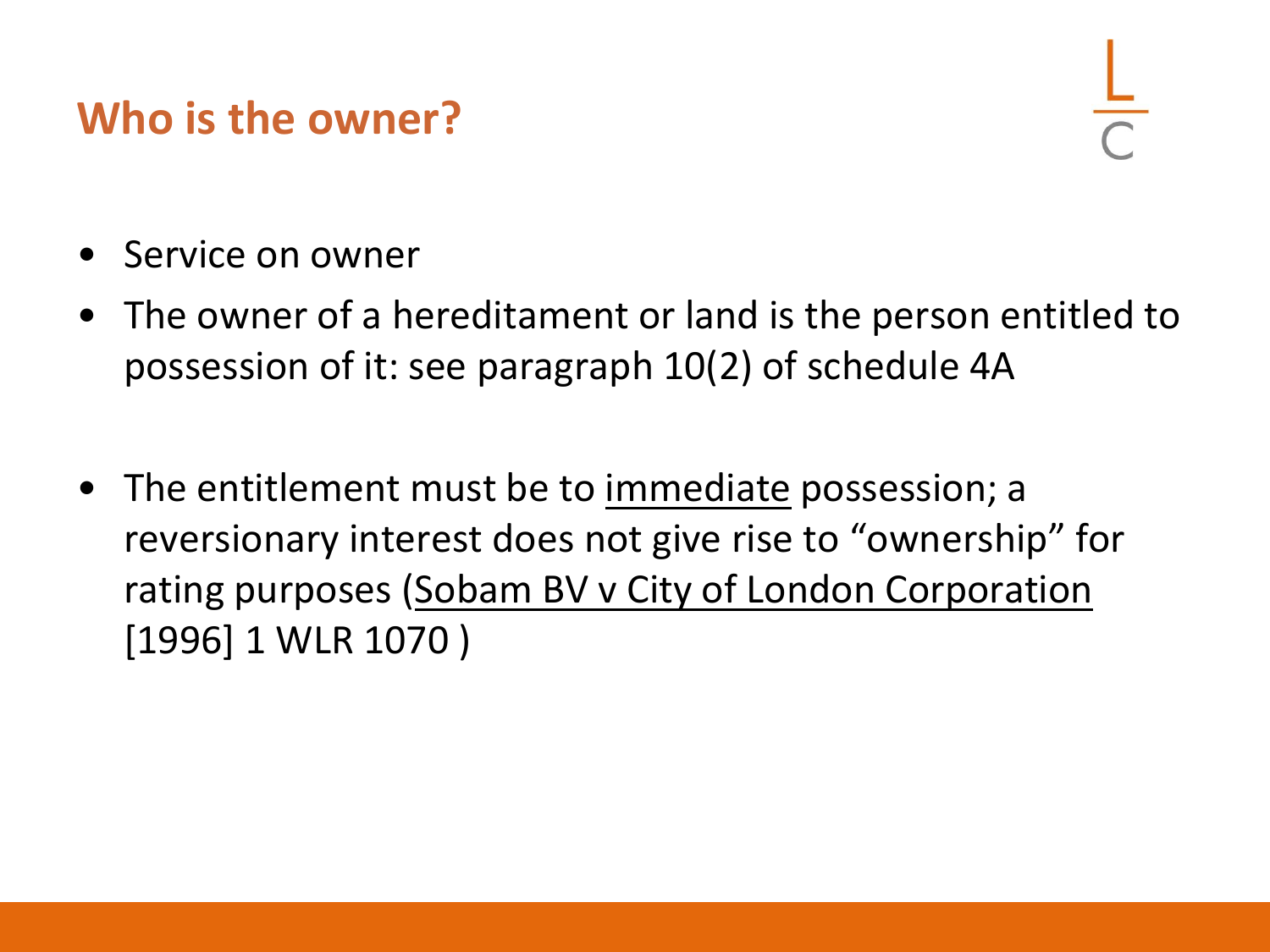## **The need for completion notices**

• The completion notice procedure is the only way of entering a building which is not in fact ready for occupation into a rating list; even if the building is very nearly ready to be occupied, without a completion notice it will never be able to enter the list until actually complete

See:-

Porter (VO) v Trustees of Gladman Sipps [2011] RA 337 at paragraph 66 (offices)

Aviva v Whitby (VO) [2014] RA 61 (confirms Porter and applies it to warehouses)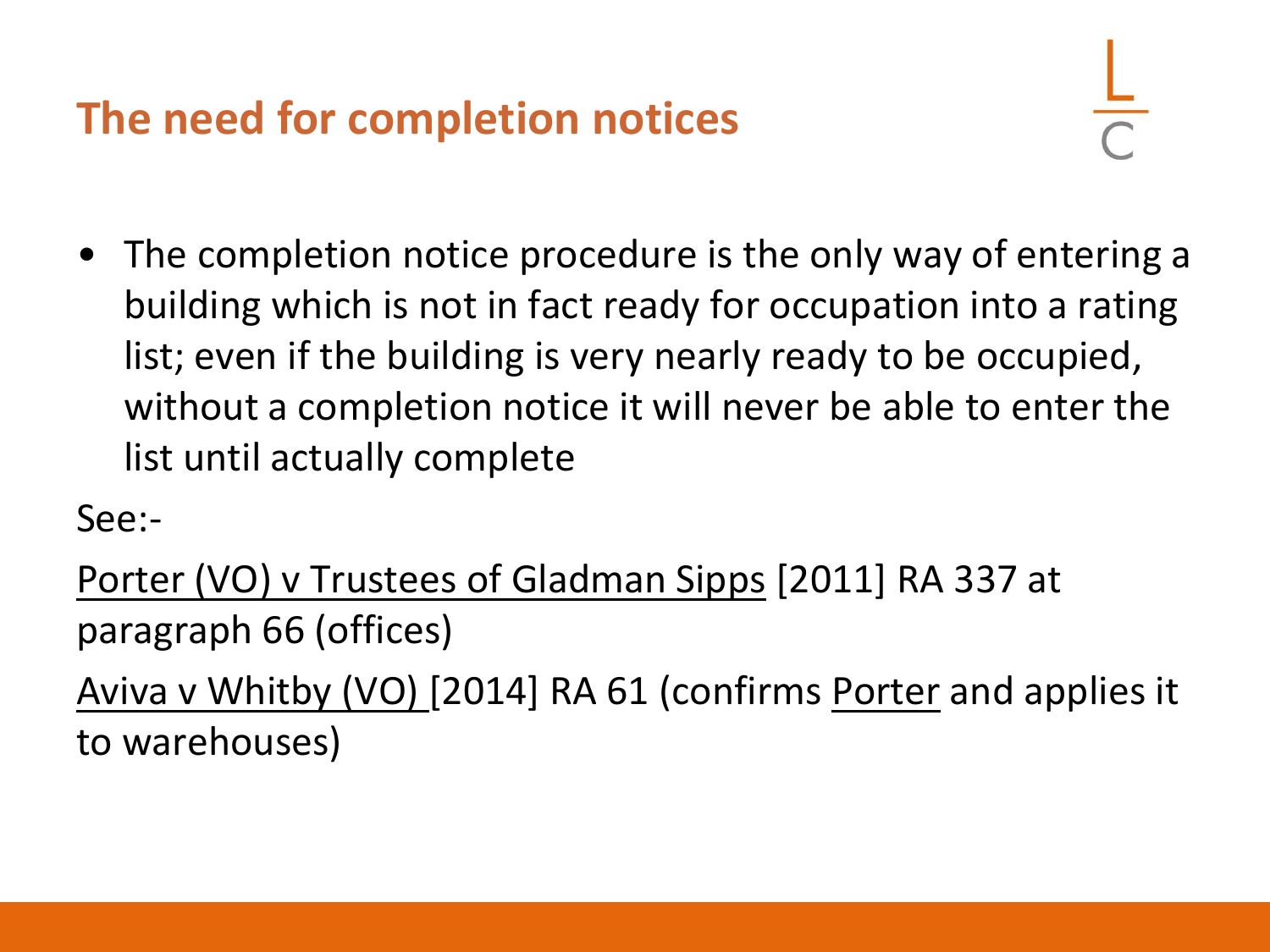## **Withdrawal and agreement**

- BAs can withdraw completion notices by serving a subsequent notice to that effect (LGFA Sch 4A para 1(3)) but only by consent of owner needed if appeal has been brought (para  $1(4)$
- The prospective ratepayer and the BA are able to agree a completion day in writing; if such an agreement is made, the day in the agreement becomes the day on which the building is deemed to be complete, and the completion notice is deemed to be withdrawn (LGFA Sch 4A para 3)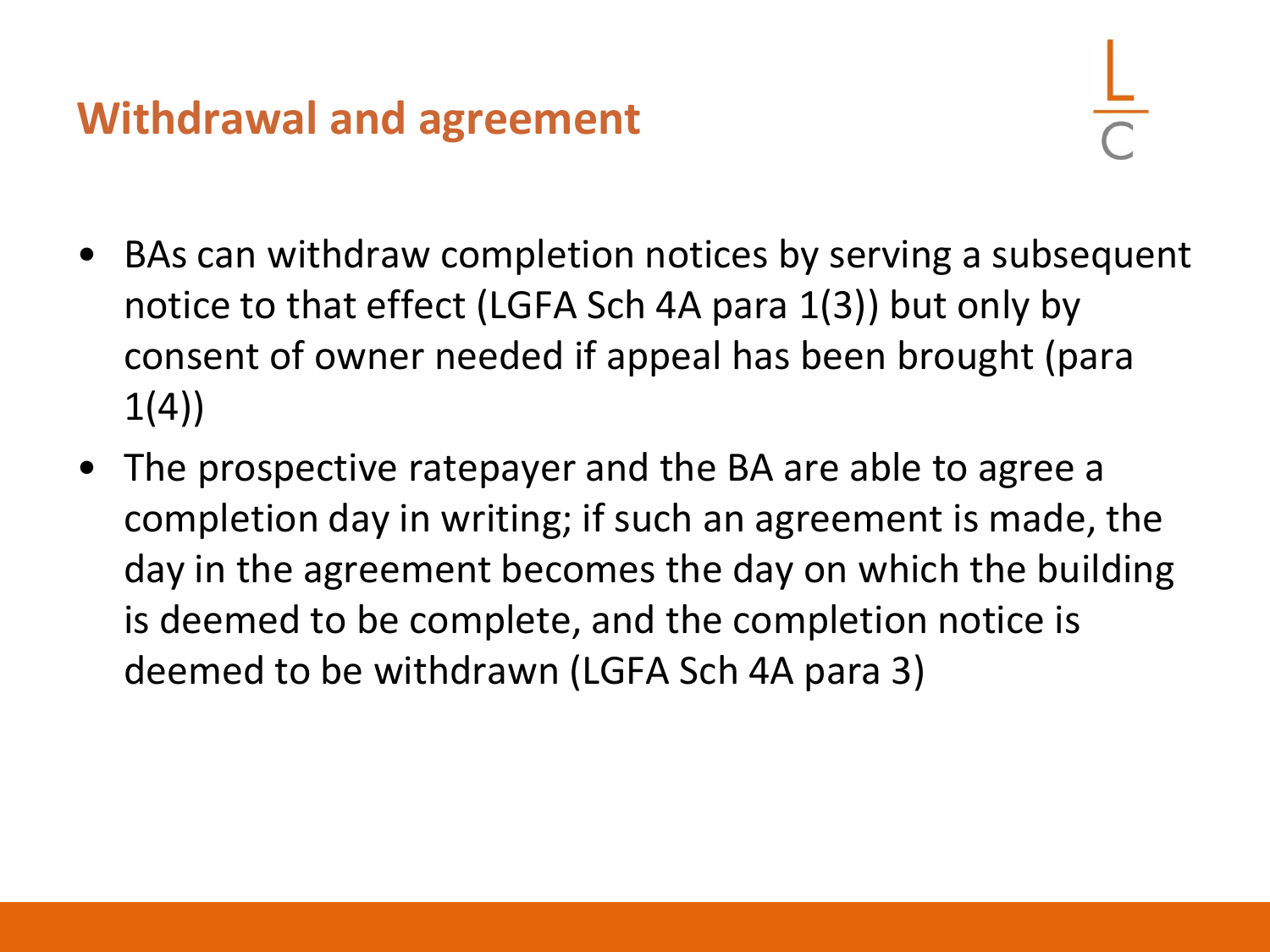## **Challenges to completion notices – jurisdiction of the Valuation Tribunal for England**

- LGFA Sch 4A para 4: appeals against completion notices to be made on the ground that the completion date itself is wrong
- However, VTE have allowed challenges to the validity of the completion notice/failure to serve properly under this provision where the challenge related to the failure properly to serve the notice on the owner: Greenside Shopping Centre (August 2010); 4 & 5 St Paul's Square (February 2013) and has used it power to extend time to allow challenges in this way
- Can also rely on invalidity/lack of service of a completion notice in an appeal from a proposal to delete an entry in a rating list: Prudential Assurance Co Ltd v Valuation Officer [2011] RA 490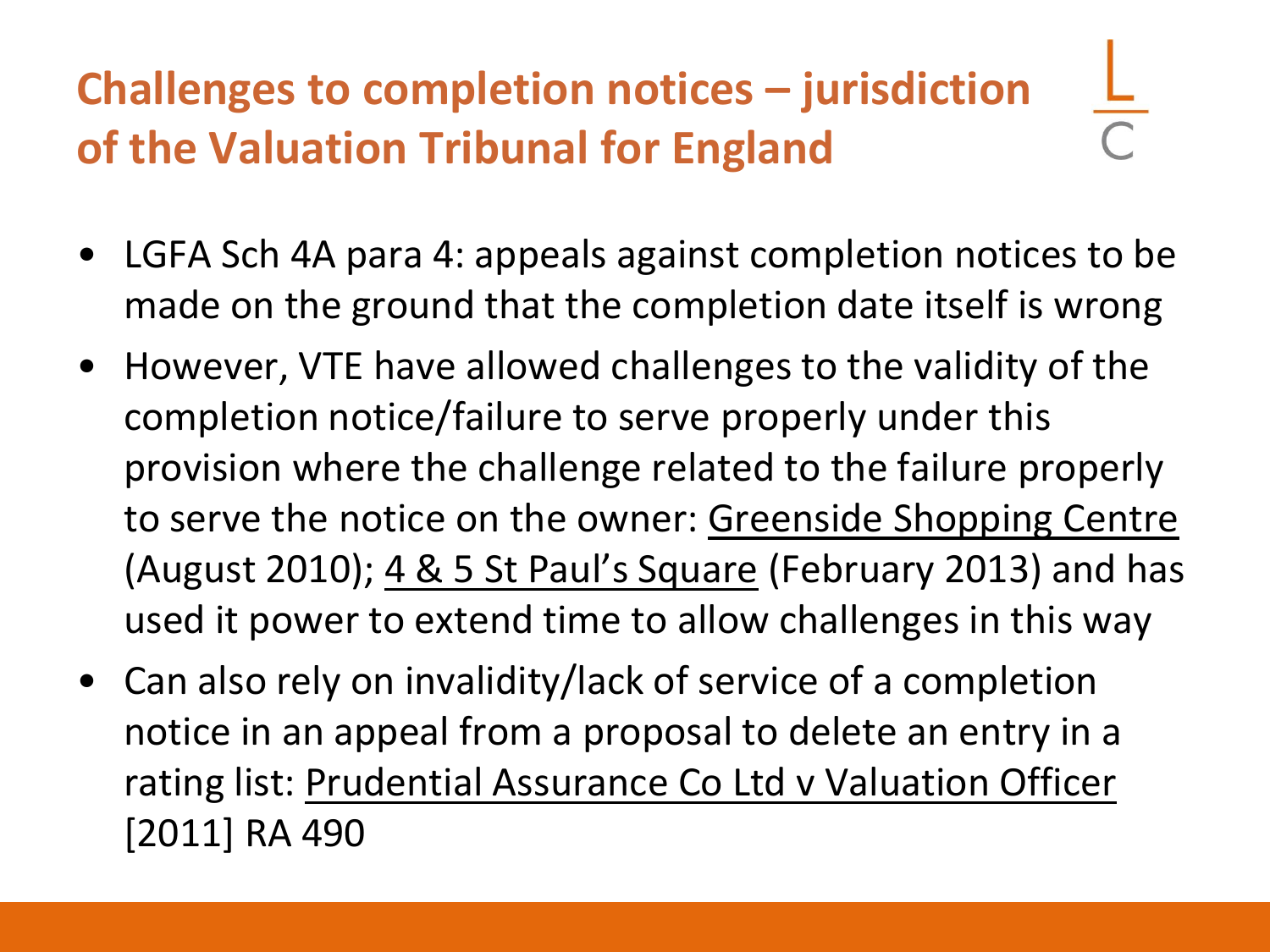"If there has been no valid completion notice or agreement, there can be no deemed completion date and the properties should not have been entered in the list."

Prudential Assurance [2011] RA 490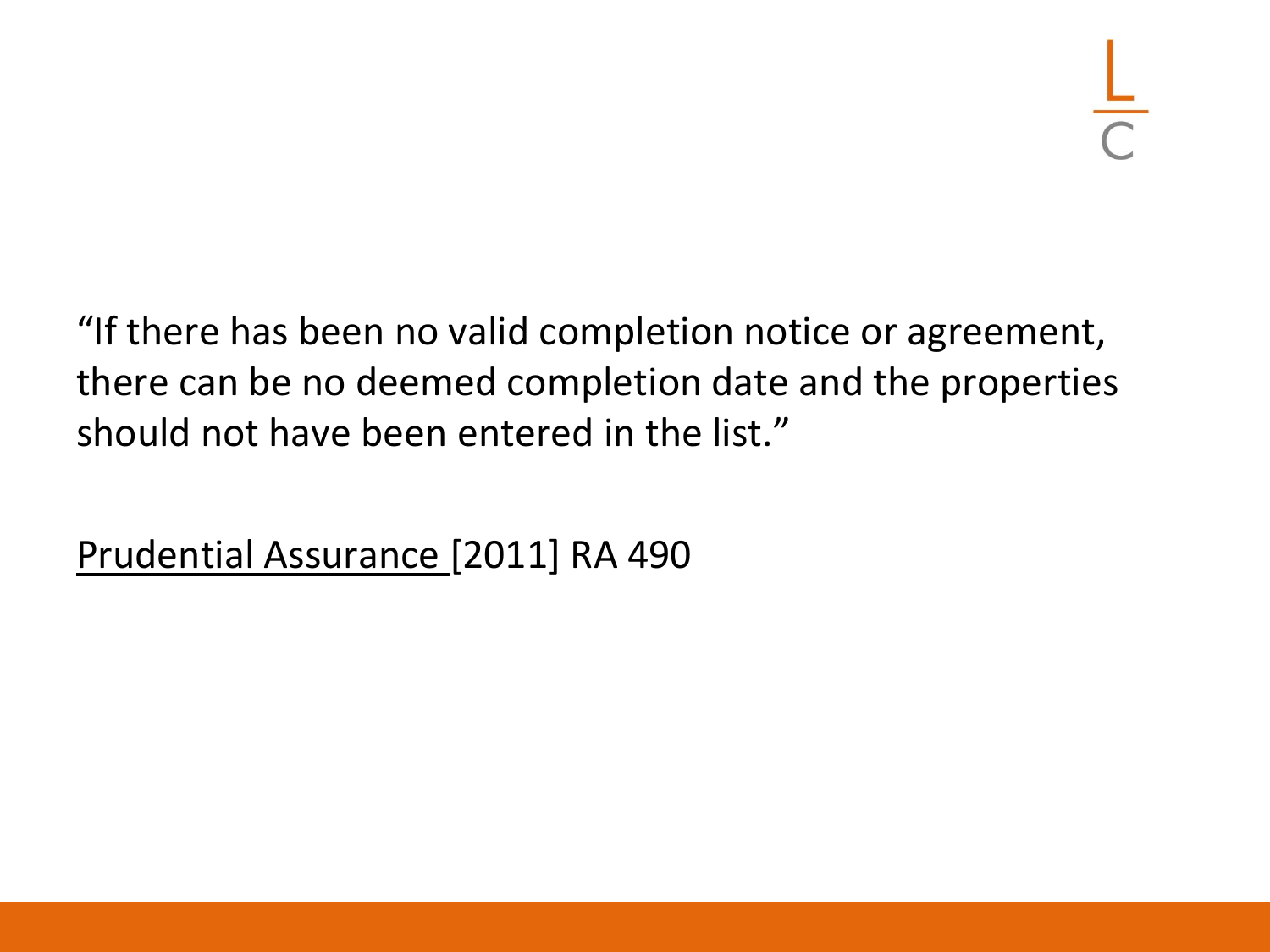• Note, however, that challenges to the validity of completion notices in the VTE must be brought in a timely manner:

"I accept that a challenge must be timely, and excessive delay will create an irrebuttable presumption that the notice is valid, for precisely the same reason as judicial review proceedings must normally be instigated promptly. … in future appellants will have to act swiftly after discovering the existence of a notice." (President of the VTE, Alpha Drive (June 2012))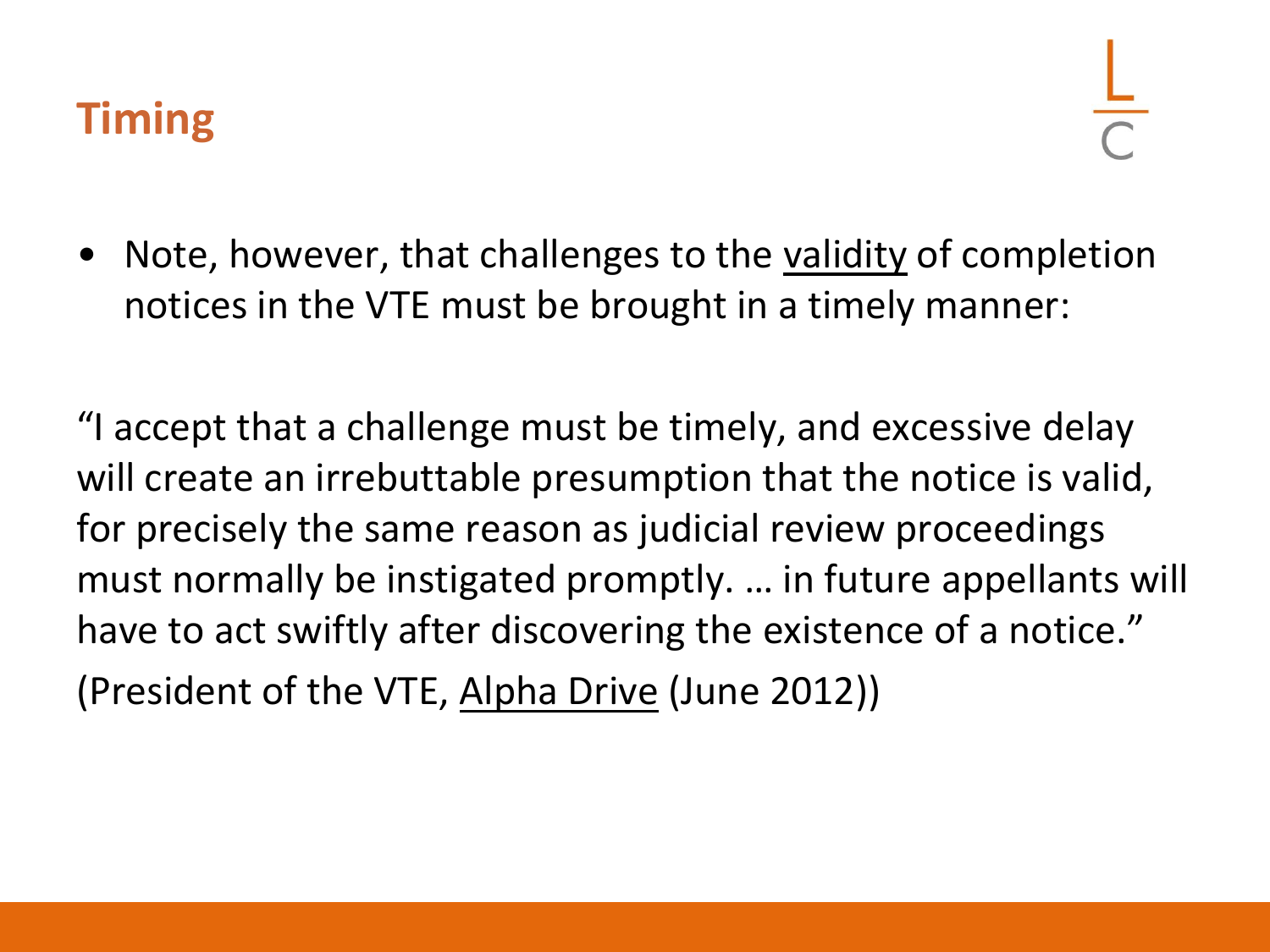## **The content of completion notices: how certain must it be?**

- Para 2(1) of schedule 4A requires completion notice to specify the building to which the notice relates and state the proposed completion date
- No prescribed form
- In general, where a statutory notice is so ambiguous and uncertain that the recipient is not informed of the basis upon which the power is being exercised, the notice is a nullity: Miller-Mead v Minister for Housing [1963] 2 QB 196 (CA)
- In the specific context of completion notices, the test for a valid notice has been – does the notice "fairly convey to the recipient what is the subject matter of the notice" (Henderson v Liverpool MDC [1980] RA 238)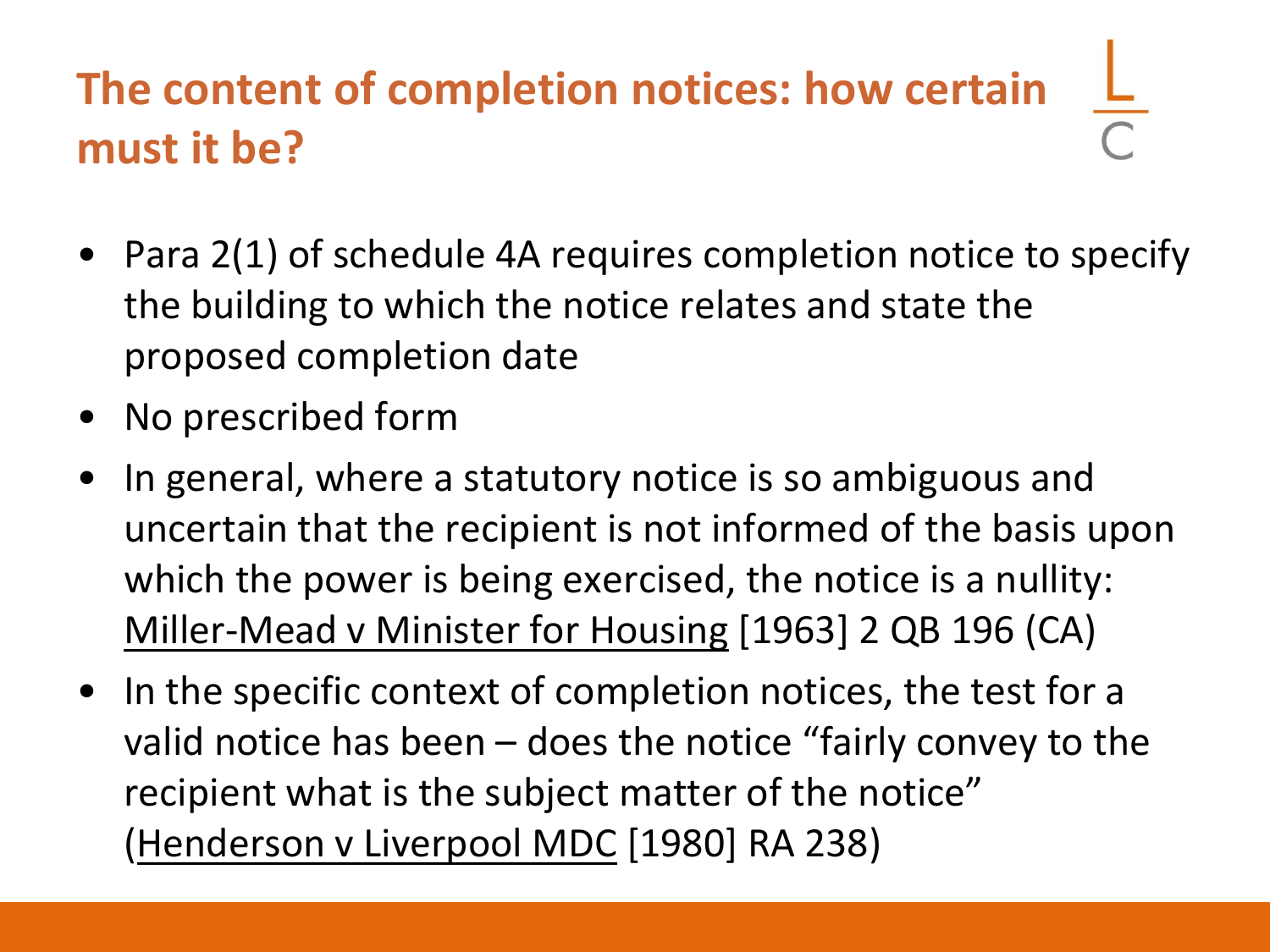## **Must the notice identify the owner to be valid?**

- Current VTE cases suggest that where the identity of the owner is known or could reasonably be discovered, the naming of or service on the wrong owner invalidates the notice: 4 & 5 St Paul's Square [2013] RA 215; Prudential Assurance
- The VTE is considering whether to follow this line in the context of case where no owner is named (decision currently awaited in UKI (Kingsway) Limited)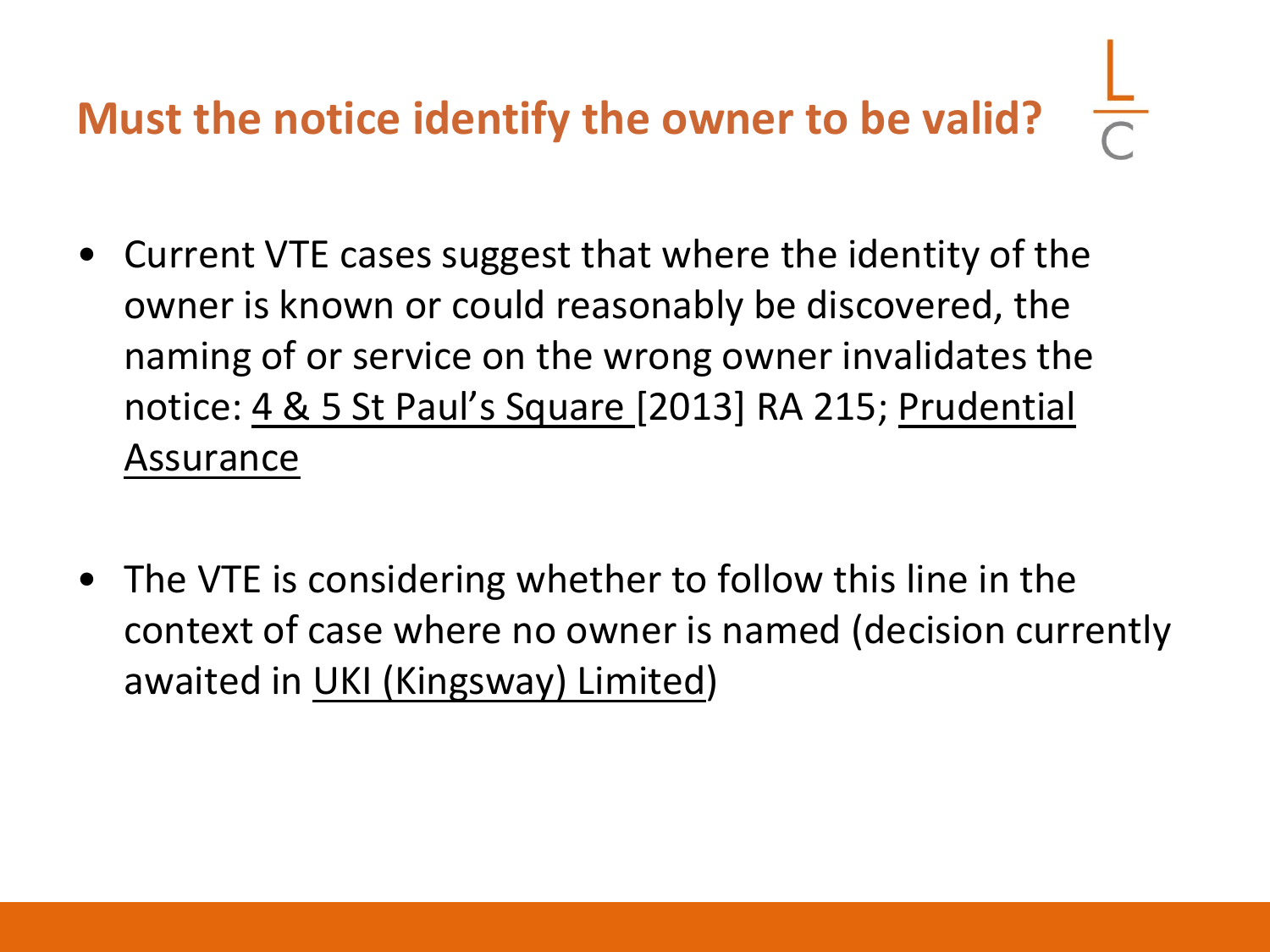## **Multiple notices**

- Remember completion notices relate to buildings, not hereditaments; the hereditaments to be comprised in a building is a question for the VO, to be determined once the completion date has occurred.
- Multiple notices served in respect of a single building will not automatically be invalid
- But in  $4 \& 5$  St Paul's Square [2013] RA 215 the use of multiple notices was held to be unlawful where it was demonstrated to have been done for the improper purpose of shortening the time required for completion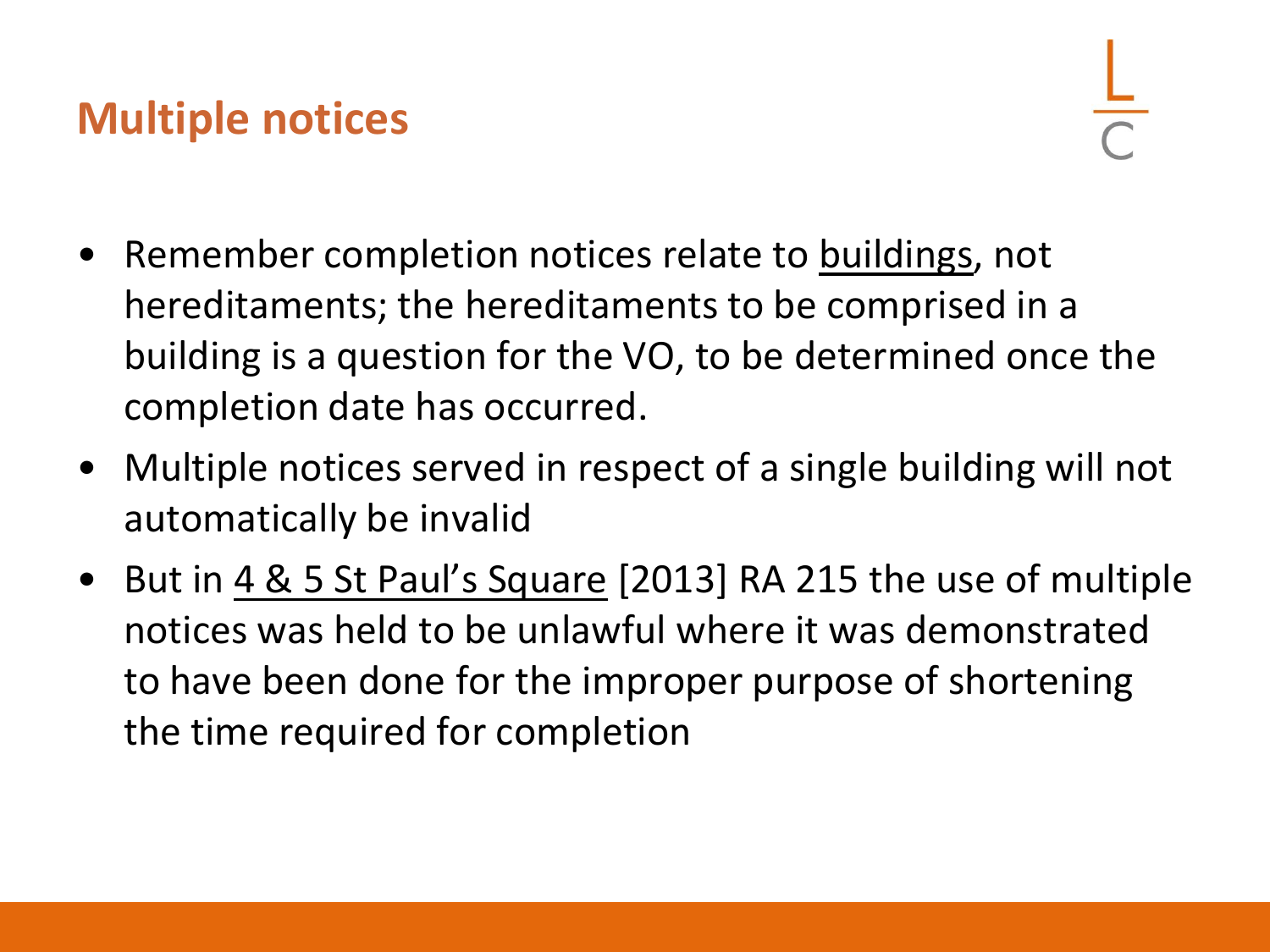"The moral of this tale is that BAs must take extreme care when seeking to identify the owner of a building nearing completion; and caution when contemplating service of multiple notices in respect of a single building."

(President of the VTE in 4 & 5 St Paul's Square [2013] RA 215)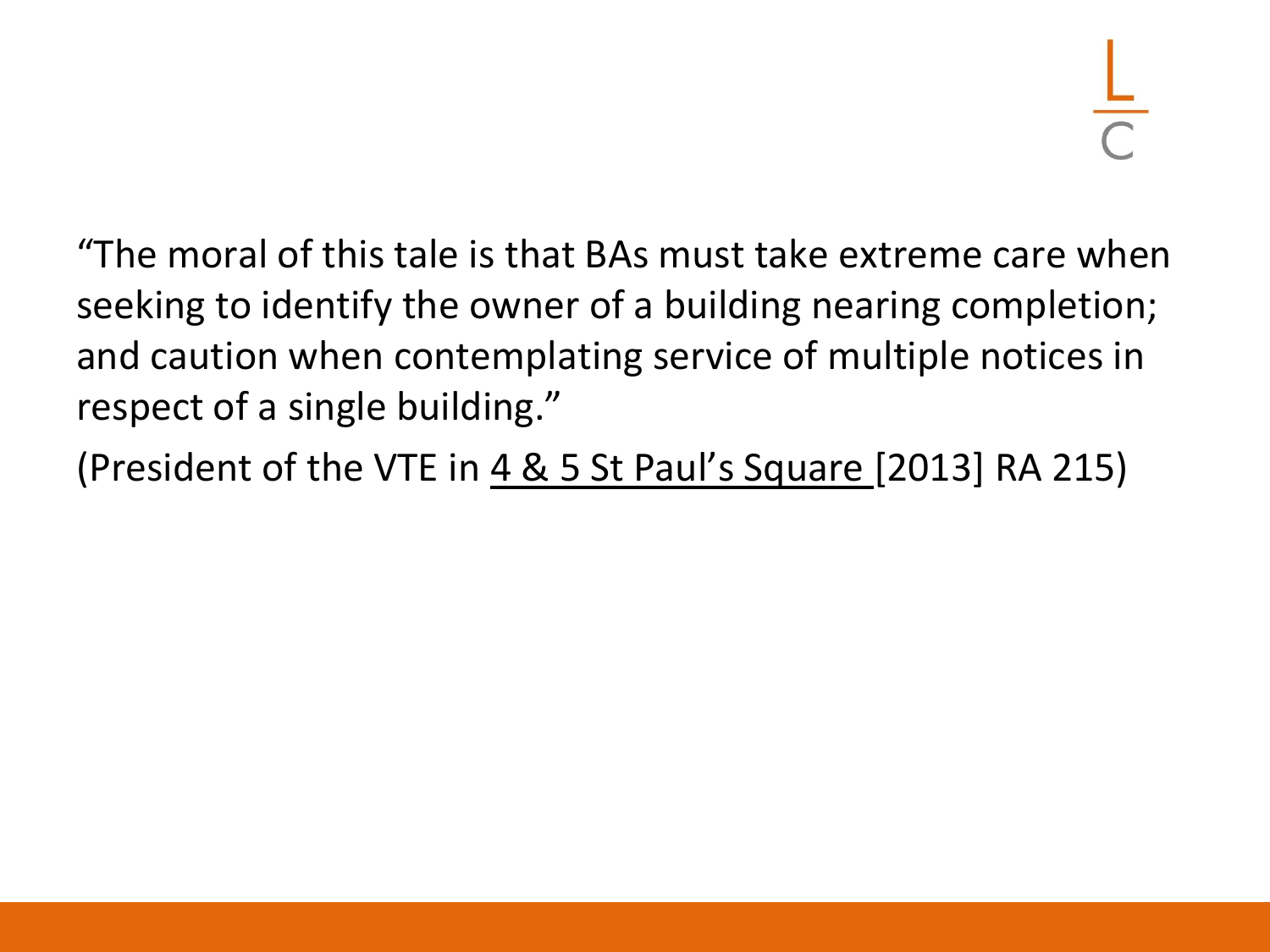# **Service of completion notices: what is required?**

- S 46A(2) LGFA makes clear that a building cannot enter a rating list by virtue of a completion notice unless and until the completion notice is served in accordance with Sch 4A
- Confirmed in Alpha Drive (VTE, June 2012):

"…the legislation is clear and unequivocal in requiring service on the owner. (There may be a case for making the arrangements for service … more flexible, but at present they are not)." (President of the VTE)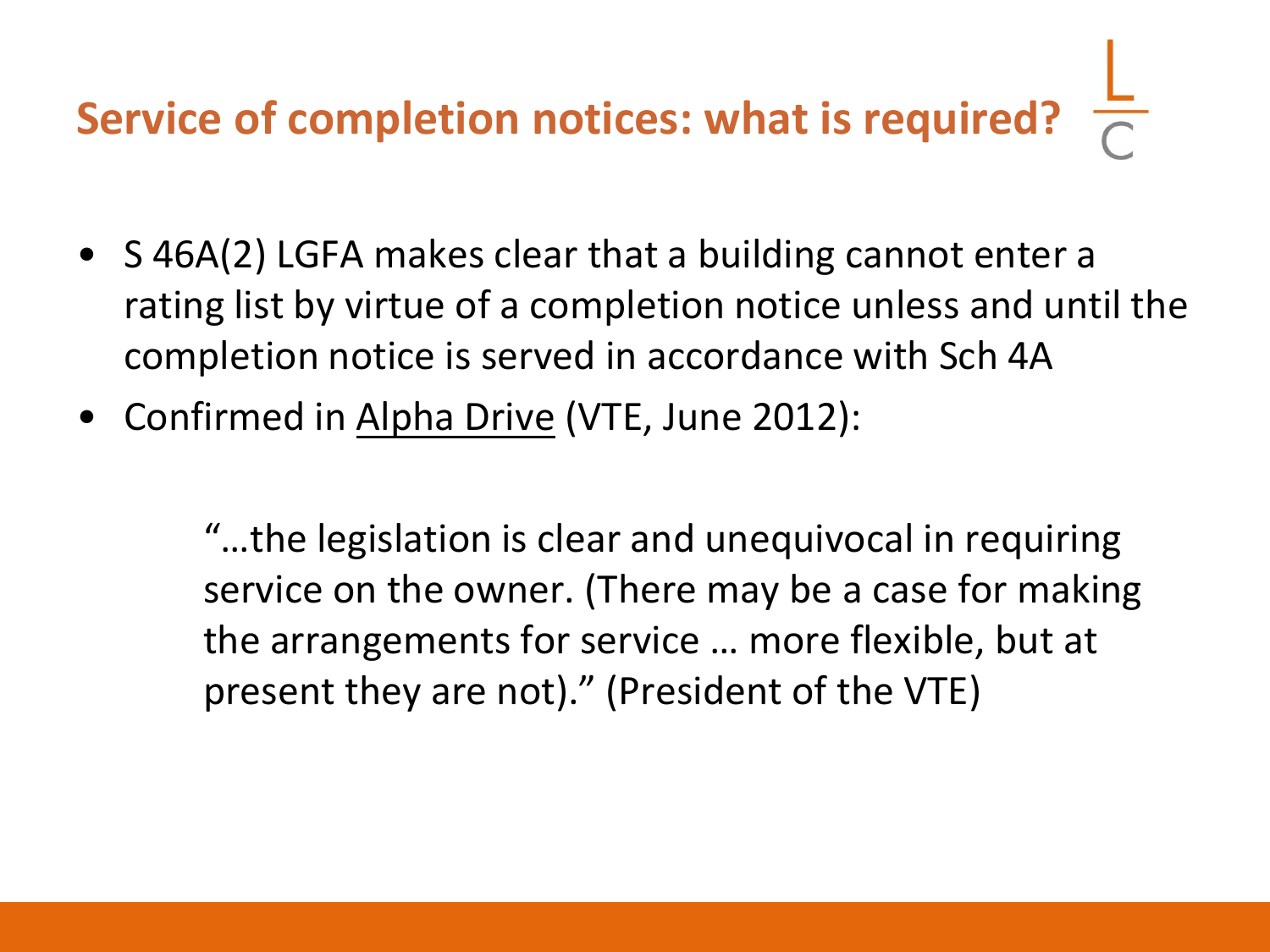- Sch 4A para 8 sets out framework for service of completion notices. A notice may be served on a person:
	- a. By sending in a prepaid registered letter to the person at the usual or last known address, or the address given for service
	- b. In the case of an incorporated company or body, by delivering to the secretary or clerk of the company at its principal or registered office, or sending it to that person at that place in a prepaid registered letter
	- c. Where the name or address of the person cannot be ascertained after reasonable inquiry, by addressing the notice to the "owner", describing the building, and affixing it to a conspicuous part of the building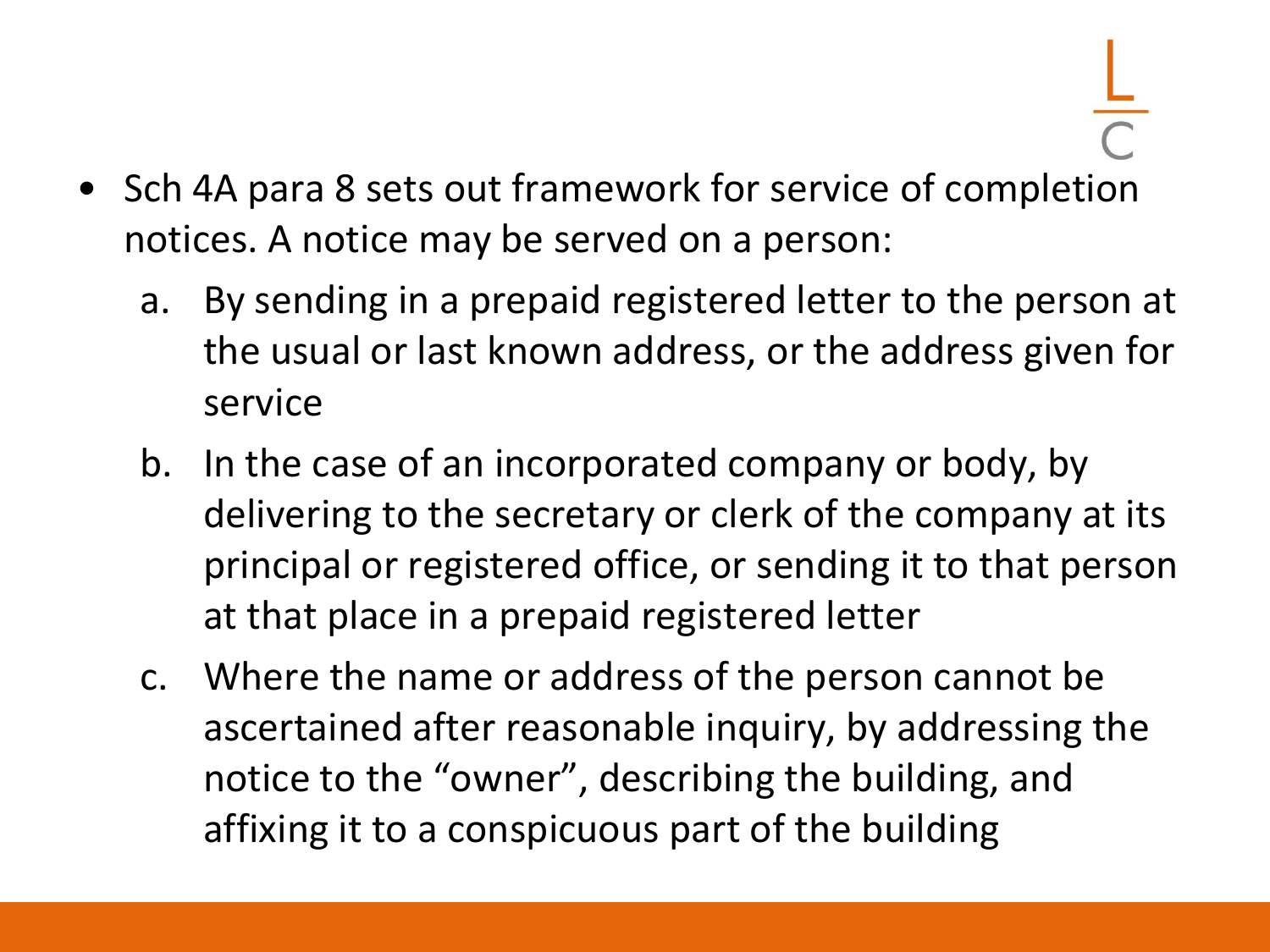- Sch 4A para 8 methods of service stated to be "without prejudice to any other mode of service" – unclear what this means where method of service is expressed as depending on reasonable enquiries having been made
- Also note Local Government Act 1972, s. 233, which creates a comprehensive service regime for local authority documents. S. 233(2) allows service on a person by personal delivery, leaving at a proper address, or posting to a proper address.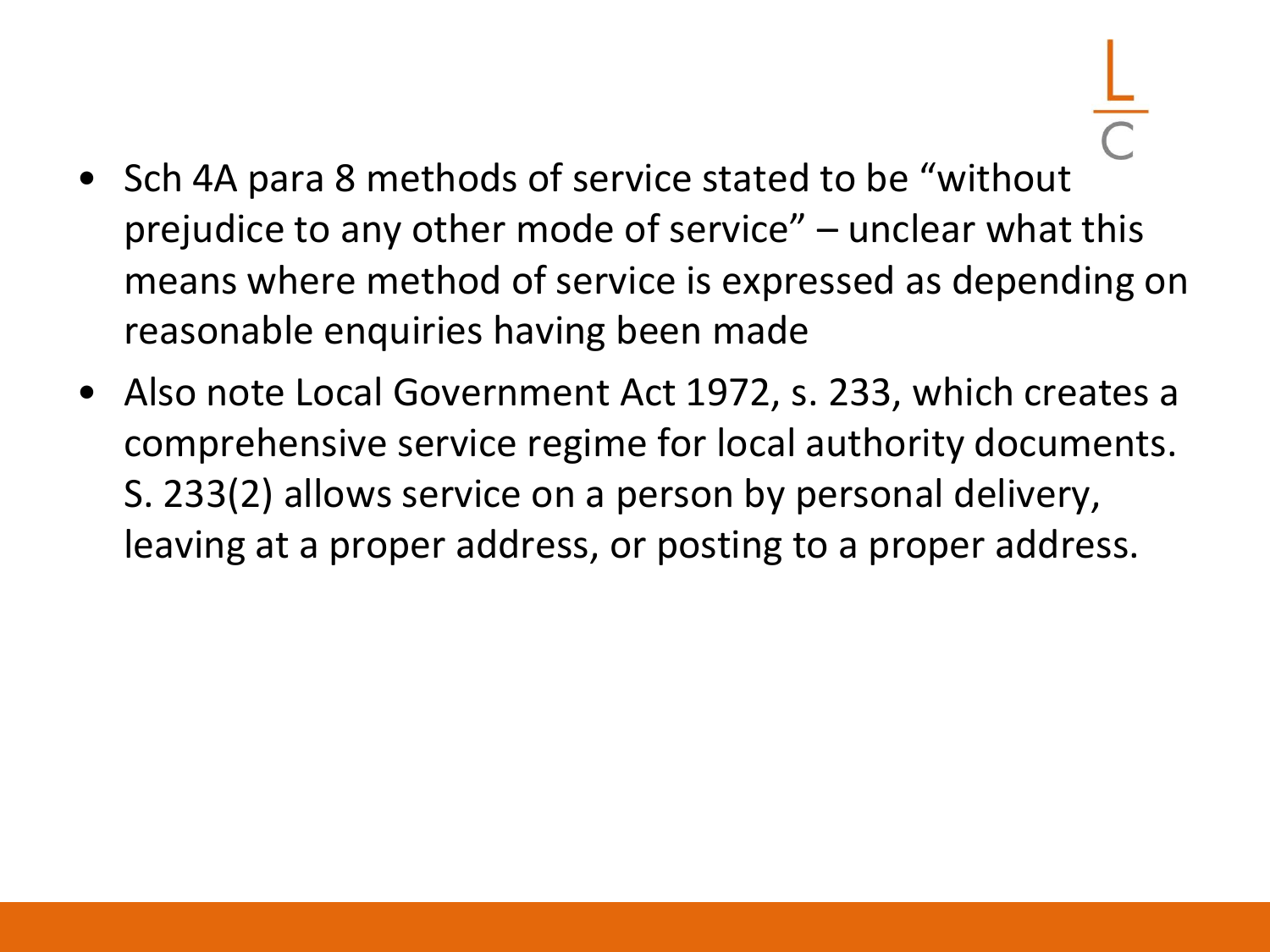#### **The authority to serve**

- The requirement to serve a completion notice rests on the BA, rather than on the VO: LGFA Sch 4A para 1
- This function can properly be delegated to the BA's own officers; no resolution of the BA is required: Provident Mutual Life Assurance Assoc v Derby CC [1981] RA 117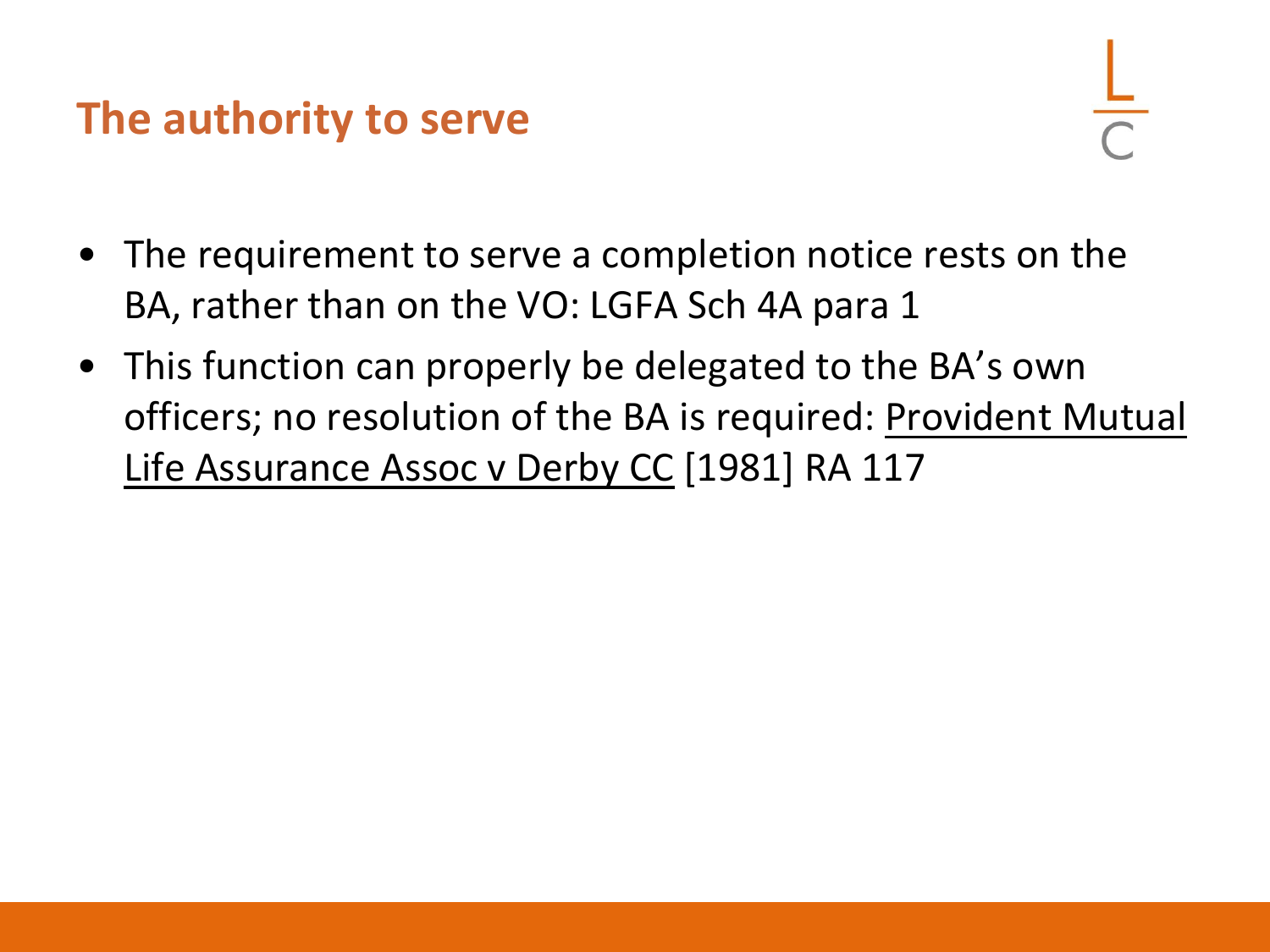- However, BAs probably cannot delegate the consideration or service of completion notices to private contractors:
- The Local Authorities (Contracting Out of Tax Billing, Collection and Enforcement Functions) Order 1996 permits BAs, in relation to NDR, to serve certain notice (Reg 50). These include e.g. demand notices and liability orders, but not completion notices
- Worth checking, therefore, who exactly has served completion notices, and whether the BA has improperly delegated this function
- (see Chris Lewsley's note on this point at [2013] RVR 65)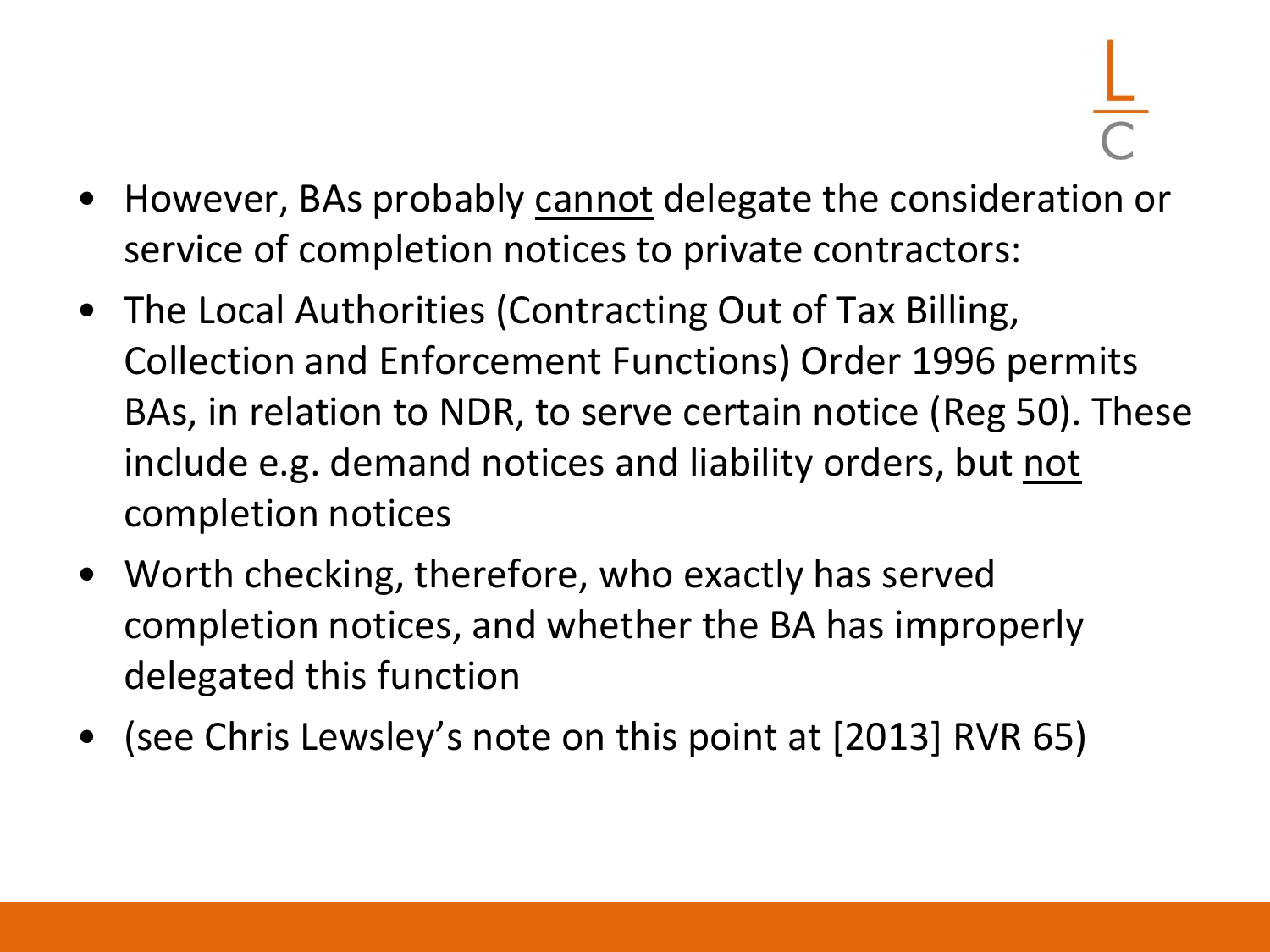## **The VO's duties**

- BAs must supply the relevant VO with a copy of any completion notices which it serves or withdraws, or where it agrees a completion day with the prospective ratepayer (Sch 4A para 7)
- The VO is under a duty to notify ratepayers of alterations to the rating list, including those arising from completion notices: NDR (Alteration of Lists and Appeals) (England) Regulations 2009, Reg 17(2)
- Unclear what if any consequences flow from any failure to comply with these provisions - probably does not affect the validity of either the completion notice or the list alteration itself.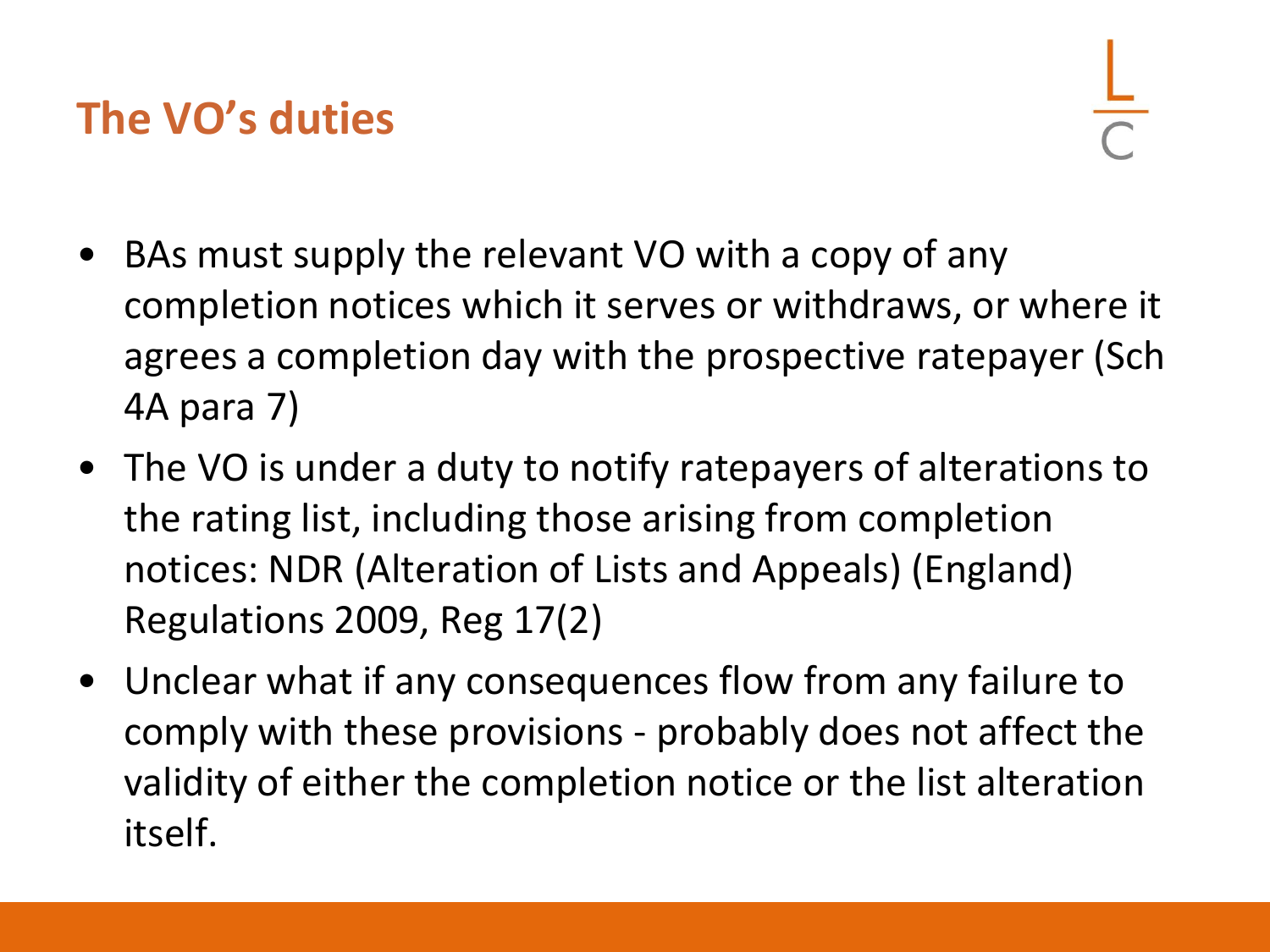## **Customary works**

• Sch 4A para 9 provides:

(1) This paragraph applies in the case of a building to which work remains to be done which is customarily done to a building of the type in question after the building has been substantially completed.

(2) It shall be assumed for the purposes of this Schedule that the building has been or can reasonably be expected to be completed at the end of such period beginning with the date of its completion apart from the work as is reasonably required for carrying out the work.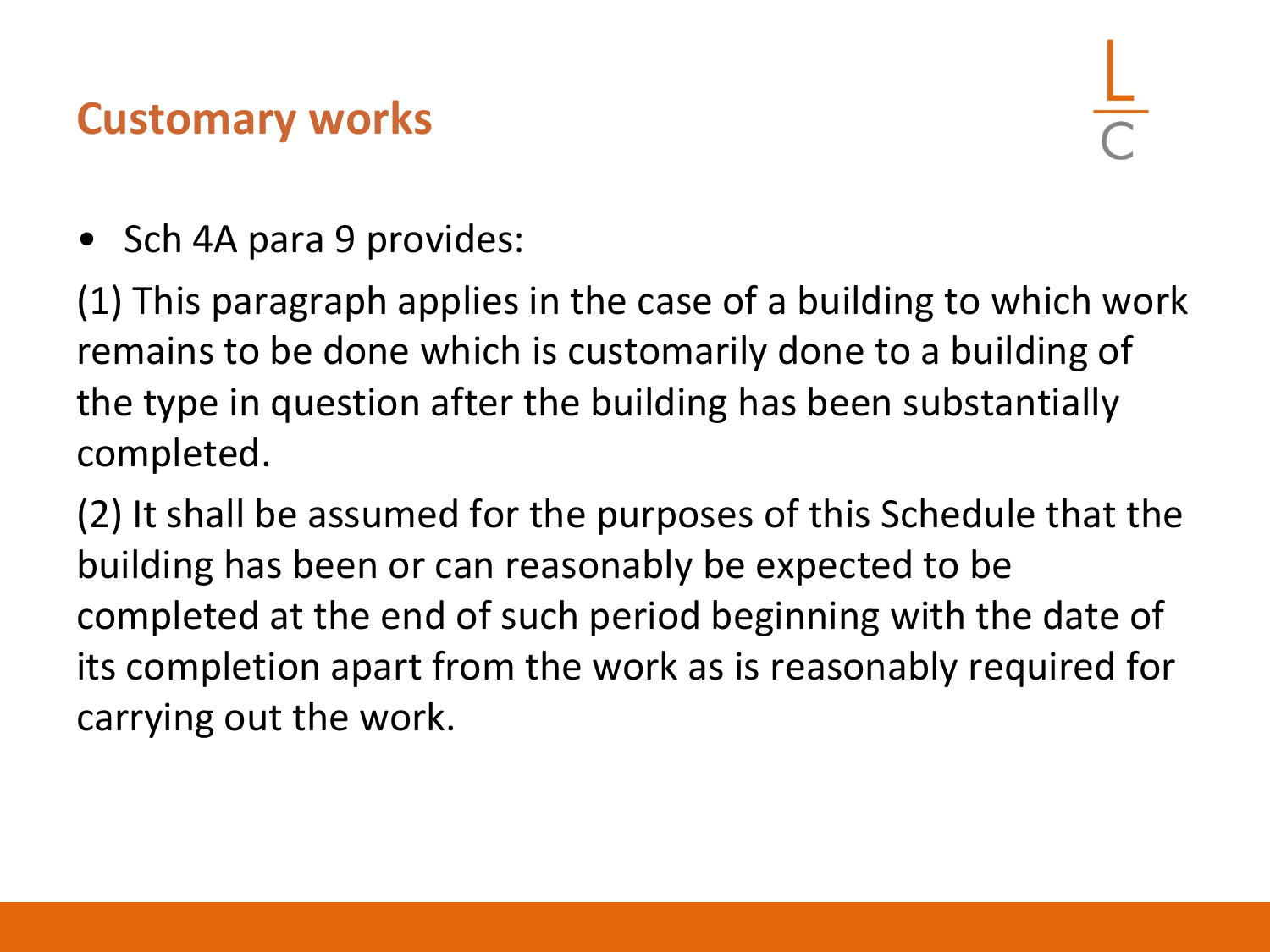#### **As clear as………………………………..**



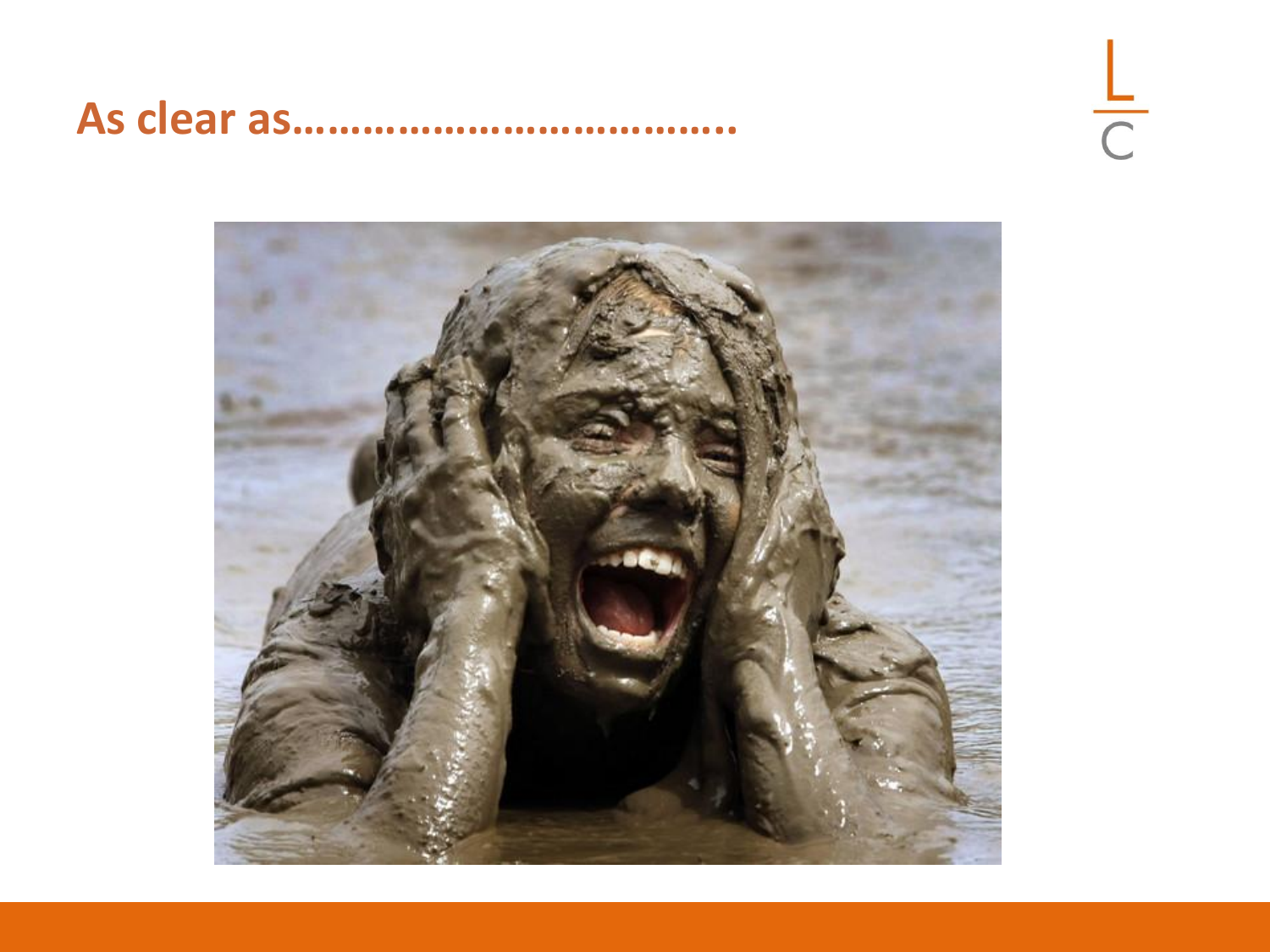## **Estoppel and waiver**

• Where liability for rates arises by virtue of a completion notice, the payment by the ratepayer of rates purportedly due can never amount to an estoppel or a waiver preventing the ratepayer from challenging the validity of the completion notice; these doctrines have no application in this context, and provide no defence to BAs (Metis Apartments Ltd v Grace (VO) (VTE, January 2014))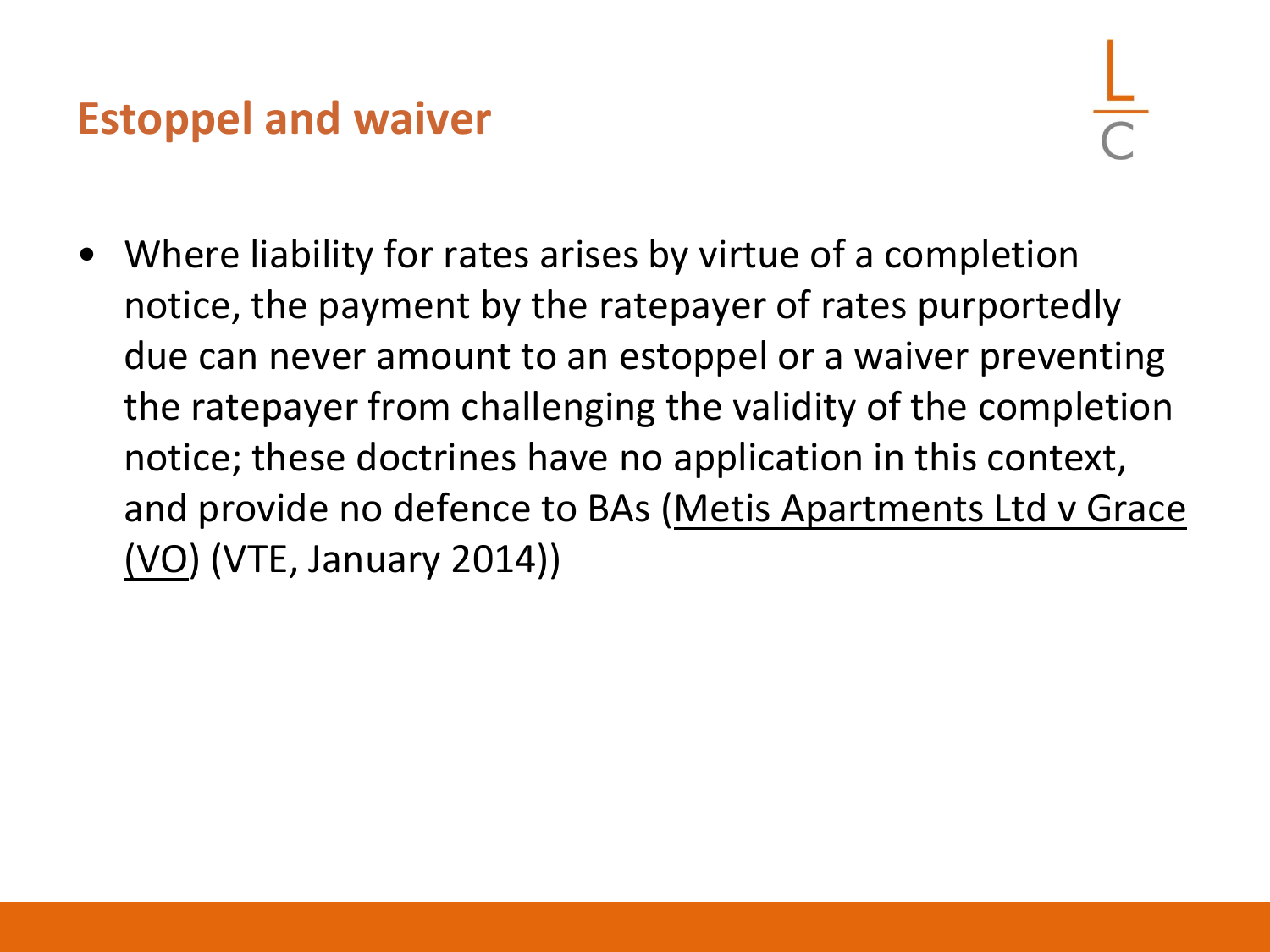"… when the revenue makes a demand for tax, that demand is implicitly backed by the coercive powers of the state and may well entail (as in the present case) unpleasant economic and social consequences if the taxpayer does not pay. In any event, it seems strange to penalise the good citizen, whose natural instinct is to trust the revenue and pay taxes when they are demanded of him … the simple fact that the tax was exacted unlawfully should prima facie be enough to require its repayment."

(Woolwich Equitable Building Society v Inland Revenue Commissioners [1993] AC 70, House of Lords) and see also FII Claimants [2012] 2 WLR 1149 (SC) at paragraph 173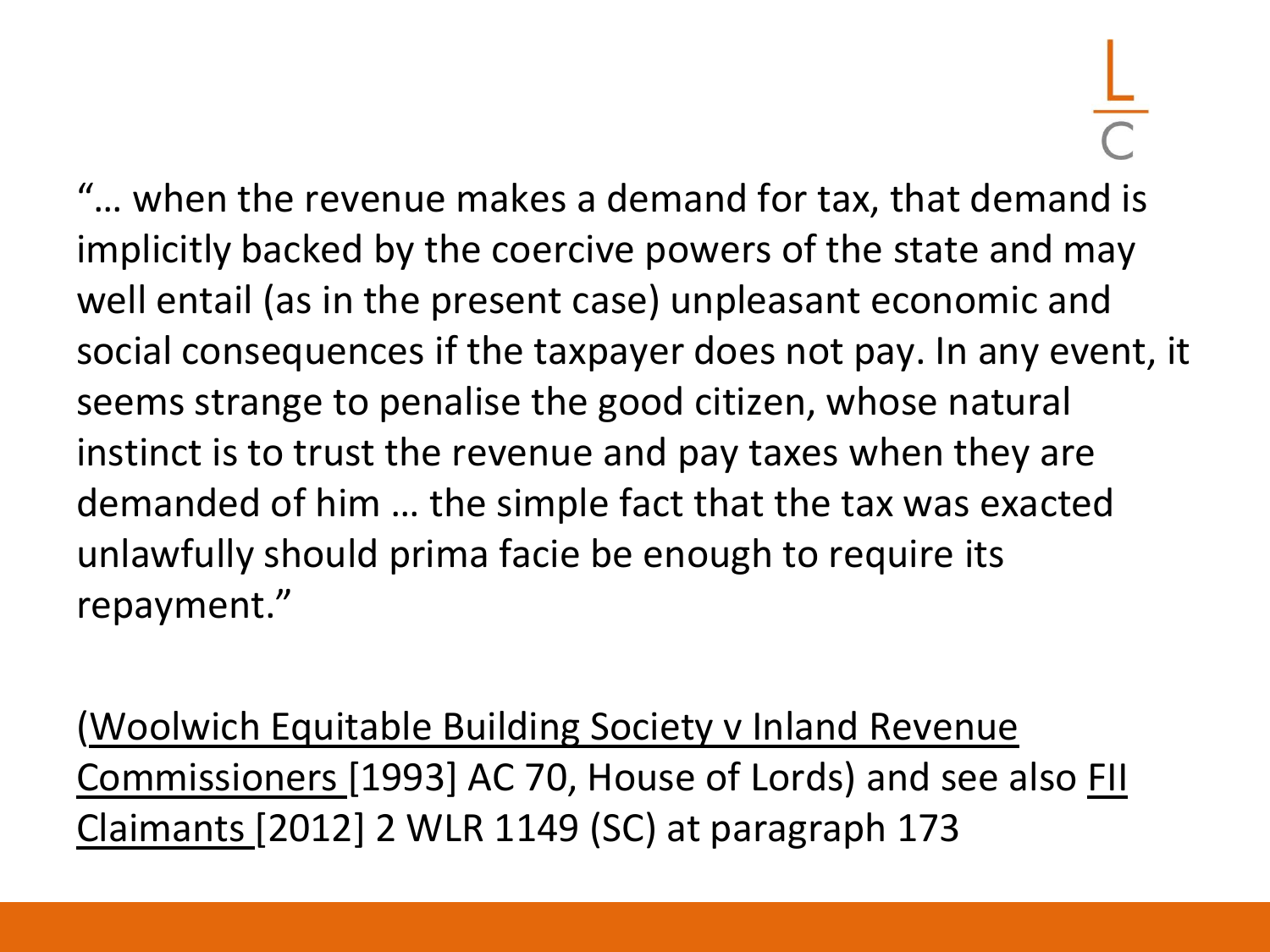## **Procedural hints and tips**

• Worth ensuring that both the BA and the VO are parties to appeals which turn on the effect of a completion notice; the BA's and VO's roles are complementary, and both will need to be present to address all the issues.

"To the valuation officer's claim that he is in no position to defend what are in effect the actions and decision of the BA, we simply point out that he could have applied to have the BA added as a party; and if we thought that he had been impaired in arguing the matter, or if we had been left in want of evidence or elucidation, we would have added the authority as a party of our own motion"

(Prudential Assurance [2011] RA 490 at paragraph 7)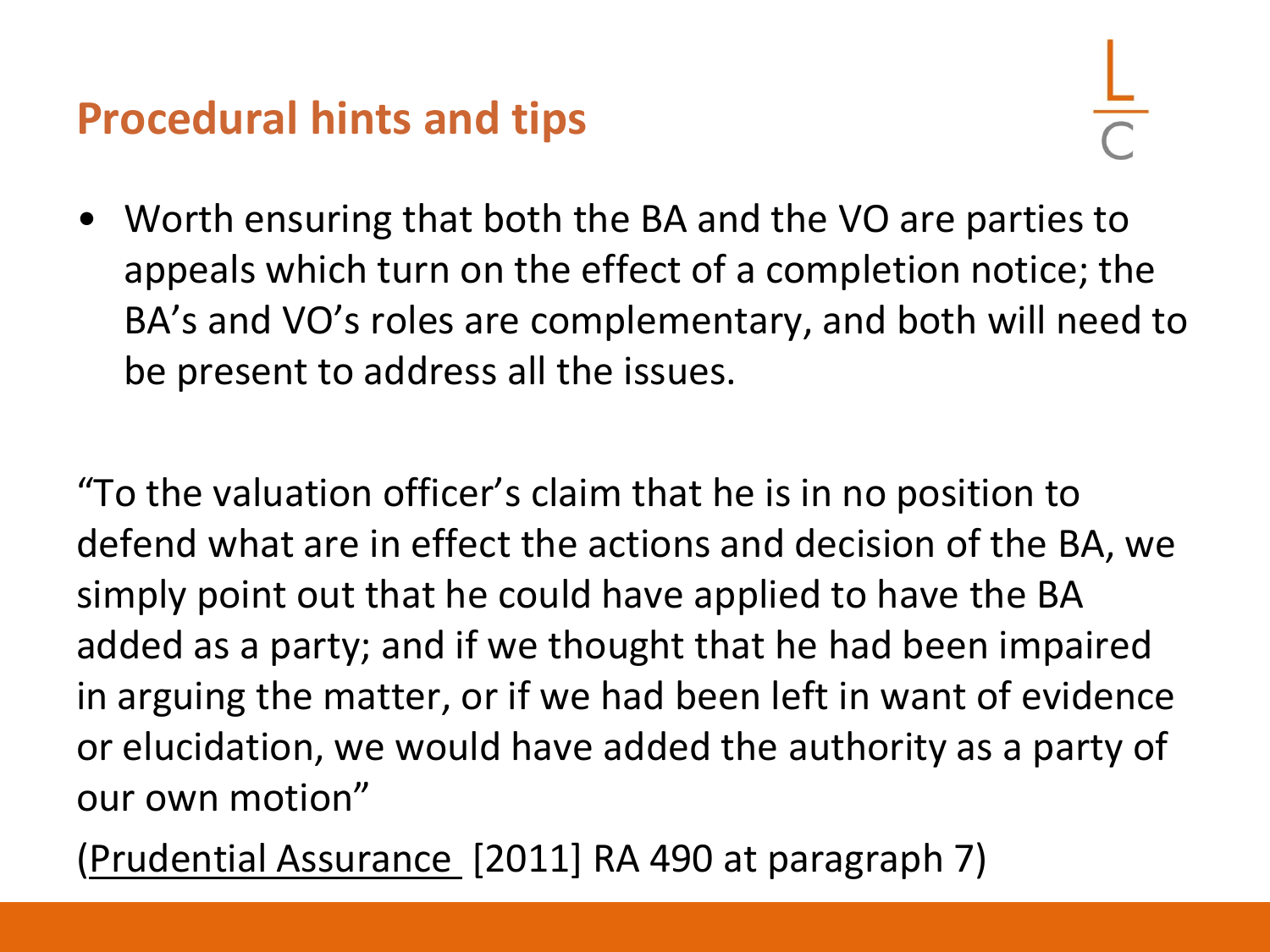- Note the VTE has the power to substitute a party if the wrong person has been named as a party, or if a change of circumstances renders a substitution necessary
- The VTE also has the power to add persons to the proceedings, either on an application by a party or on its own motion
- See the Valuation Tribunal for England (Council Tax and Rating Appeals) (Procedure) Regulations 2009, Reg 11